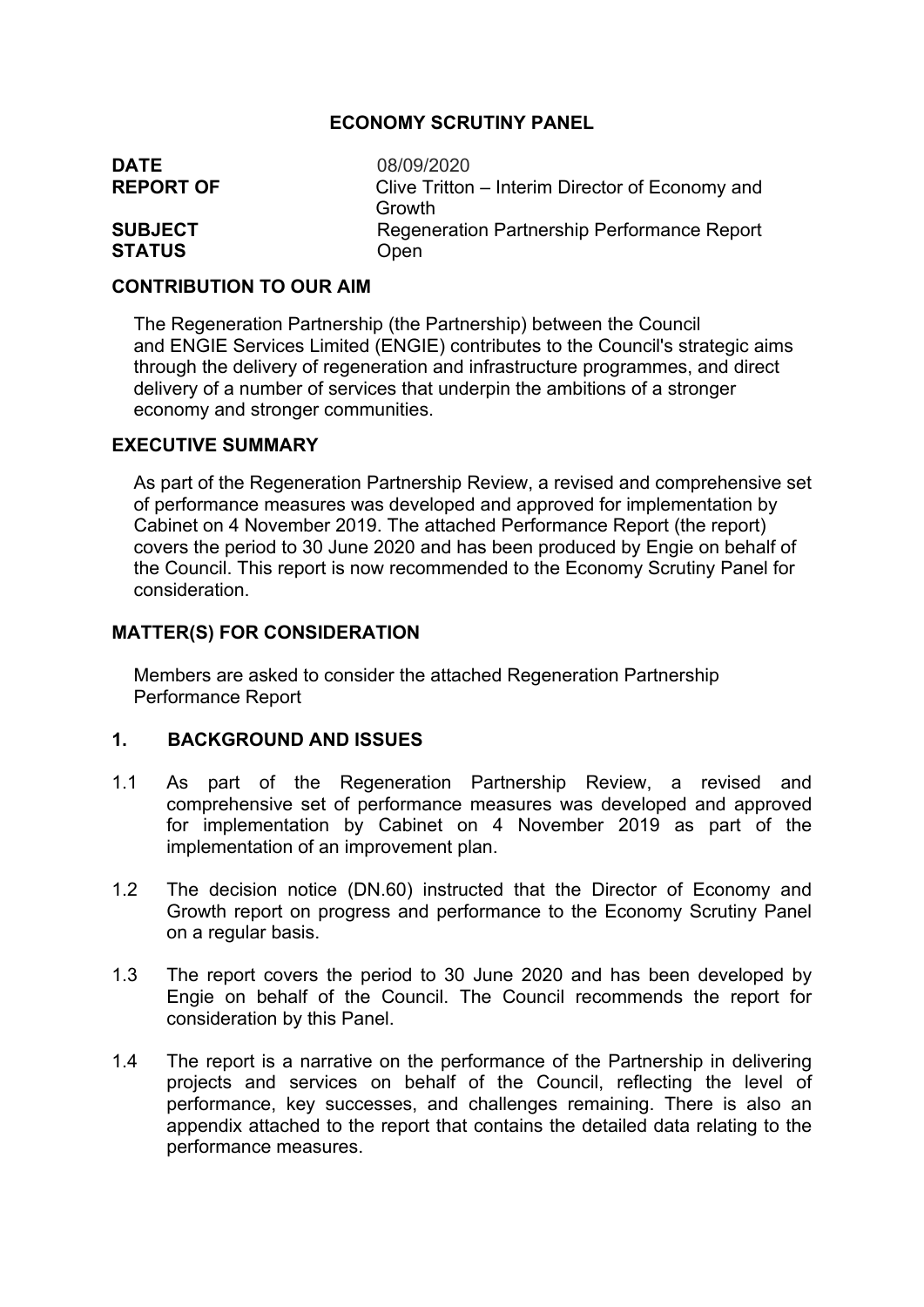1.5 During the period covered by the report, it is important to note that Engie have been providing significant support to the Council as part of its COVID-19 response. This has included the use of considerable resource to accelerate the delivery of key COVID-19 related projects, whilst maintaining the delivery of 'day to day' services under unprecedented conditions.

In addition, Engie have worked closely with contractors to ensure the continued delivery of major highways and regeneration projects whilst safeguarding the Council against potentially substantial cost increases.

Engie continue to support the Council through the current recovery phase

COVID-19 has had an impact on some performance measures, and where this is the case it is clearly indicated within the report.

1.6 It should be noted that where new performance measures were agreed, some information is not currently available. Work is ongoing to gather historical and appropriate benchmarking data (where available) to develop trends and relative performance information.

## **2. RISKS AND OPPORTUNITIES**

2.1 There are no specific risks associated with this report. In terms of projects and services delivered through the Partnership, risks are considered through the appropriate project boards and management meetings.

## **3. REPUTATION AND COMMUNICATIONS CONSIDERATIONS**

3.1 There are no specific reputation or communications considerations associated with this report

## **4. FINANCIAL CONSIDERATIONS**

4.1 There are no specific financial considerations associated with this report

## **5. CLIMATE CHANGE AND ENVIRONMENTAL IMPLICATIONS**

5.1 There are no specific climate change or environmental implications associated with this report. However, the report does capture what the Partnership is doing to assist the Council to deliver on its commitment to become carbon neutral.

## **6. MONITORING COMMENTS**

In the opinion of the author, this report does not contain recommended changes to policy or resources (people, finance or physical assets). As a result no monitoring comments have been sought from the Council's Monitoring Officer (Chief Legal Officer), Section 151 Officer (Director of Finance) or Strategic Workforce Lead.

#### **9. WARD IMPLICATIONS**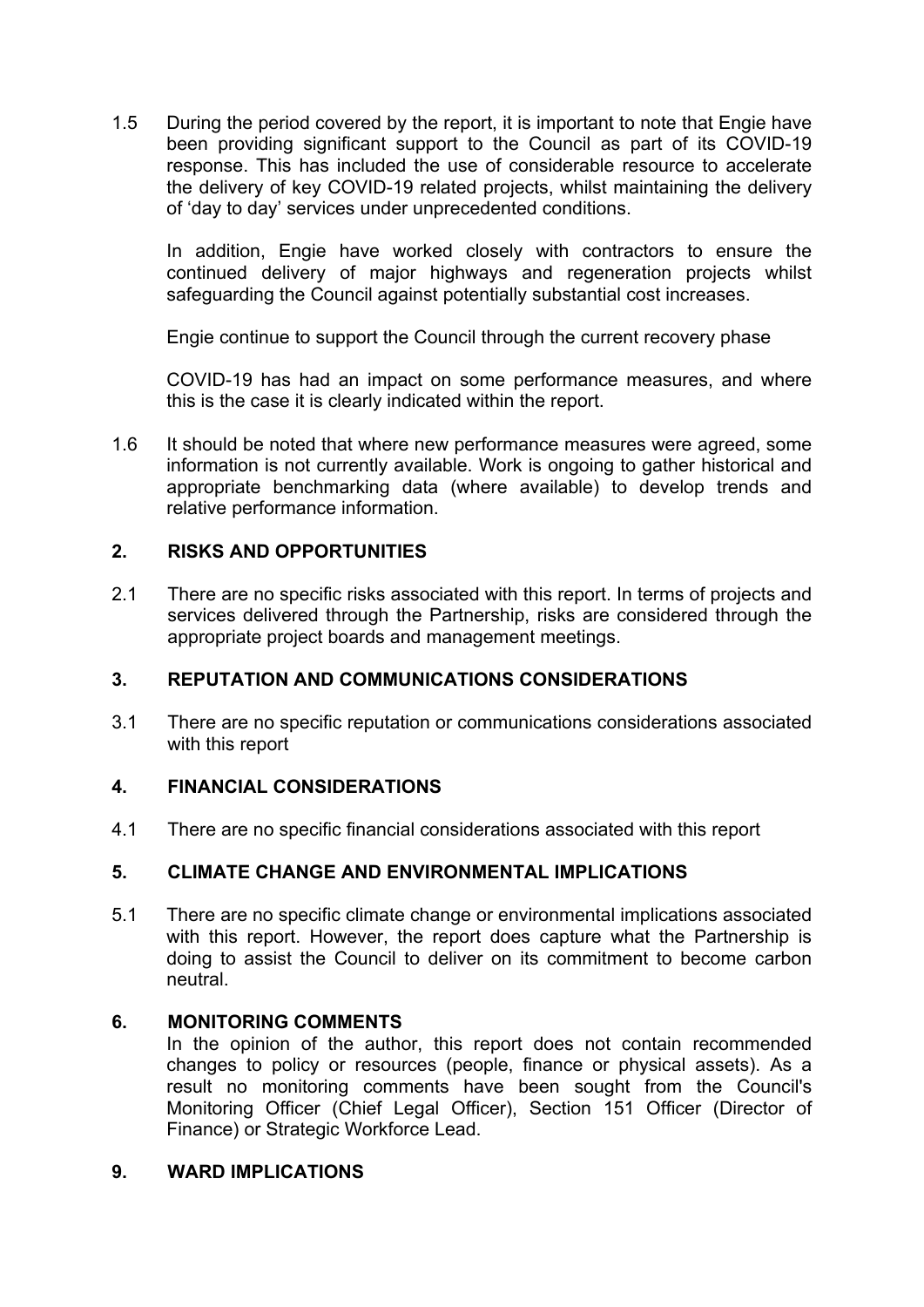9.1 The services delivered through the Partnership cover all Wards, although there are no specific implications relating to the contents of this report.

## **10. BACKGROUND PAPERS**

10.1 Attached – 2019 Q4 Partnership Performance Report, Appendix 1 (key to performance tables) and Appendix 2 (Results).

## **11. CONTACT OFFICER(S)**

**Dave Tipple – Relationship Manager – Tel: (32)4662 David Baker (Engie) – Contract Business Manager – Tel: (32)4462** 

> **Clive Tritton Interim Director of Economy and Growth**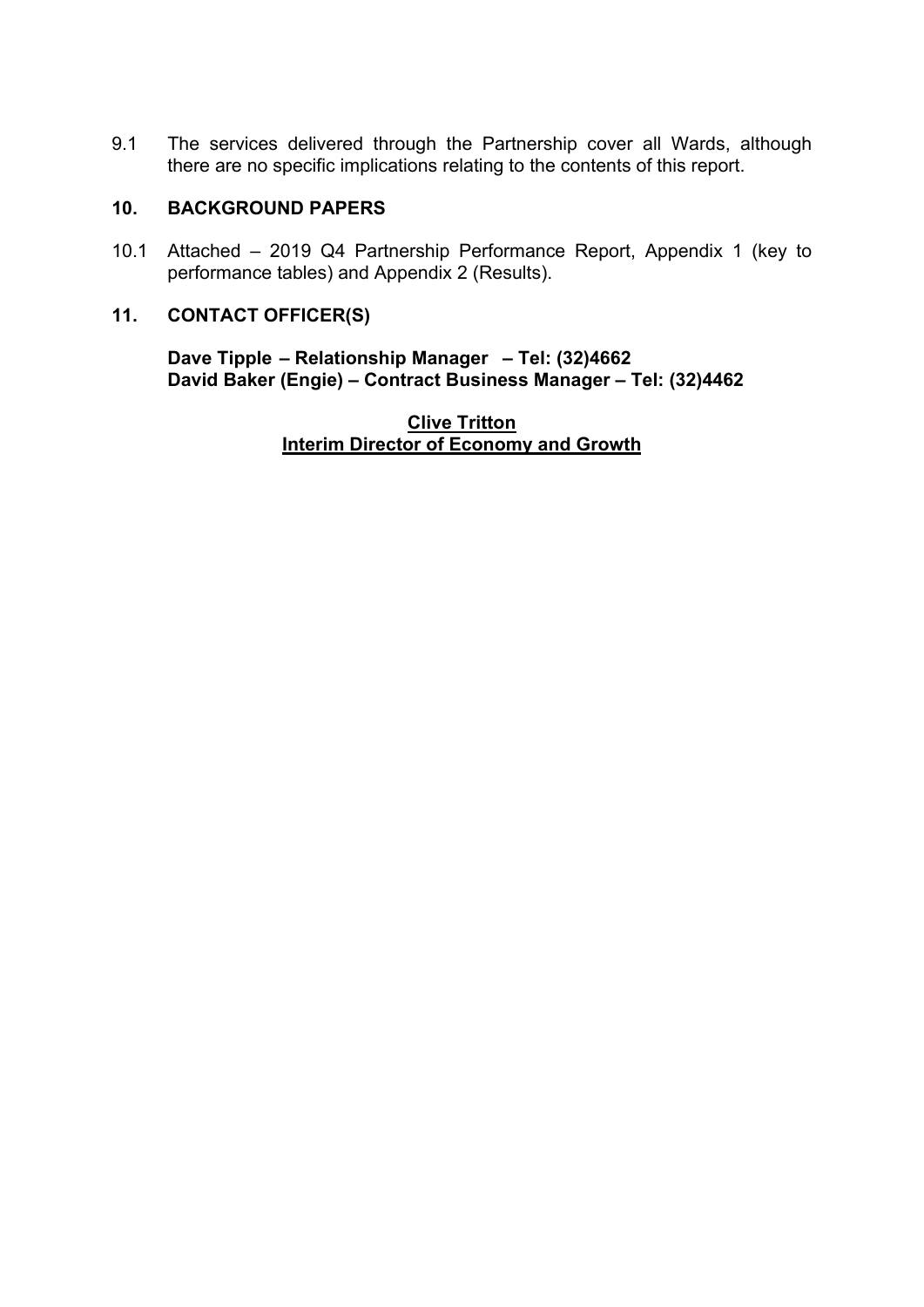

Working in Partnership

# **April to June 2020**

## **Regeneration Partnership**

## **Performance Report**

## **Contents**

| Section 1 - Overview / Summary                                    | Page 2  |
|-------------------------------------------------------------------|---------|
| Section 2 - Summary of the performance results                    | Page 3  |
| Section 3 - Service Performance - Highways & Transport            | Page 3  |
| Section 4 - Service Performance - Housing                         | Page 6  |
| Section 5 - Service Performance - Development Management          | Page 8  |
| Section 6 - Service Performance – Project Management Office (PMO) | Page 10 |
| Section 7 - Service Performance - Property & Asset Management     | Page 12 |
| Section 8 - Service Performance - Security                        | Page 14 |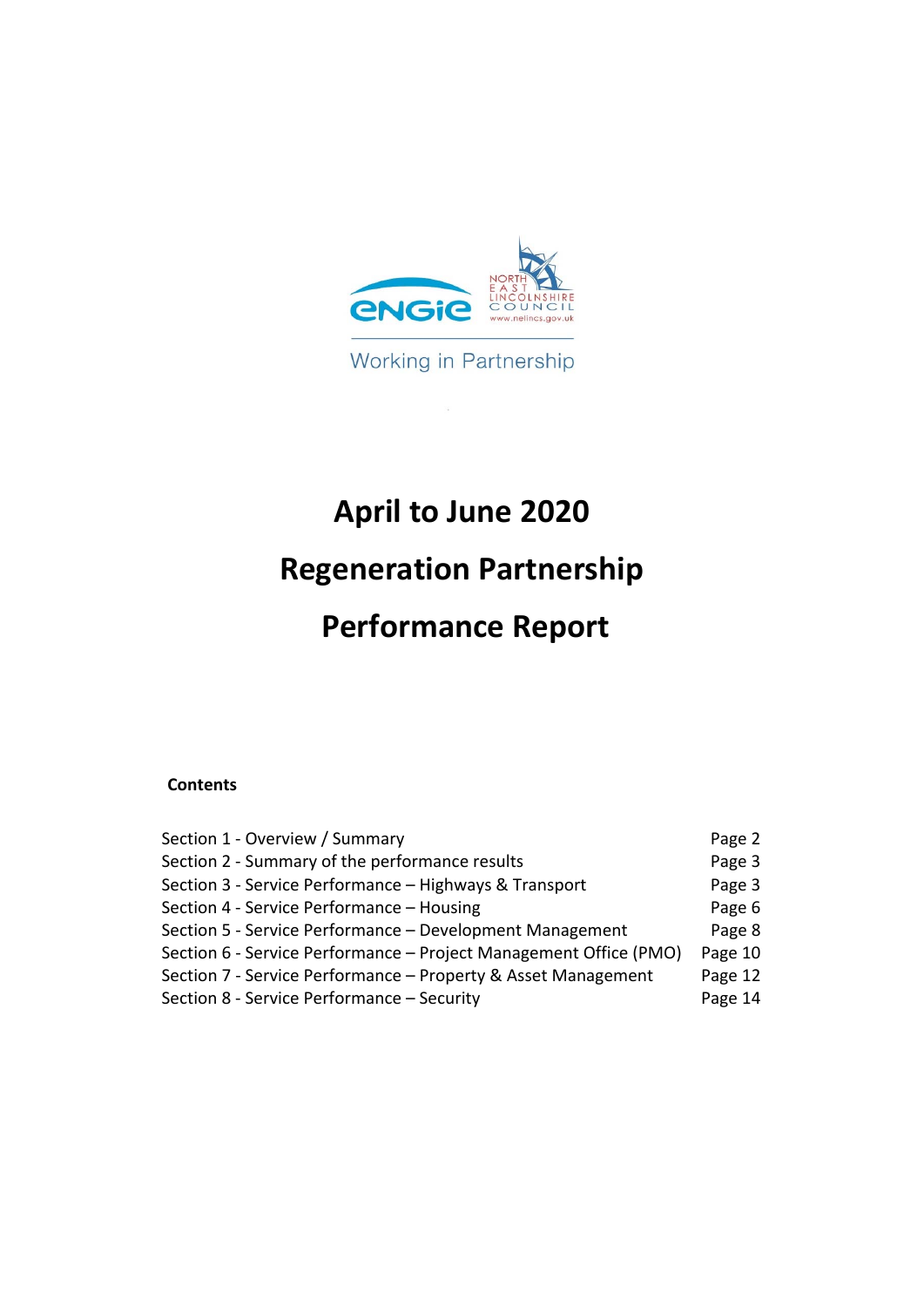

## **1. Overview / Summary**

The purpose of this report is to provide an overview of the performance of the Regeneration Partnership, and in particular ENGIE Service Ltd, in the third quarter of the 12-month review period (April to June 2020).

This performance report adopts the revised standard first presented at the Special Economy Scrutiny Panel on the 23<sup>rd</sup> October 2019 and as agreed by Cabinet on the 6<sup>th</sup> November 2019.

This performance report builds on the results presented to Scrutiny on the 30<sup>th</sup> June 2020 and provides an update on the changes in performance that have occurred since then.

## Responsible Business

In addition to activities delivered under the contract and reported in the performance measures below, ENGIE carry out a range of other activities to support the borough of North East Lincolnshire under the banner of responsible business.

In this reporting period ENGIE has completed its Social Value Strategy that sets out the approach to adding social value through our Regeneration Partnership with North East Lincolnshire Council.

The Social Value Act 2012 has driven the need for all organisations to develop a solution for managing social value and the impact on the local community in social, economic, and environmental terms. ENIGE recognises and understands the potential that social value has in supporting North East Lincolnshire Council's aims and priorities and are committed to these and to operating in a way that exceeds ethical, legal, commercial, and public expectations. The strategy that has been developed sets out how we will deliver against these commitments.

## COVID‐19 Response

Since the announcement by the Government on the 23<sup>rd</sup> March, which instigated the lock‐down measures relating to the COVID‐19 pandemic, ENGIE has been working closely with the Council's Economy and Growth team and Assets team in a coordinated response to preserve existing service delivery and provide additional capacity to protect the lives of the residents of North East Lincolnshire. A good example of this was seen in the successful delivery of the additional bed capacity at the Cambridge Park site.

In this reporting period, the impacts the COVID‐19 pandemic and the application of Government lockdown restrictions are apparent in the performance results across many areas of the contract. Despite this, the details provided in the report also demonstrate the innovations employed by staff to maintain service delivery wherever possible.

ENGIE are continuing to provide support to the Council as part of recovery planning and de‐restriction of social distancing measures as updated guidance is received from Government. This includes work on delivery infrastructure projects and support to ensure Council owned buildings are certified as COVID‐Secure.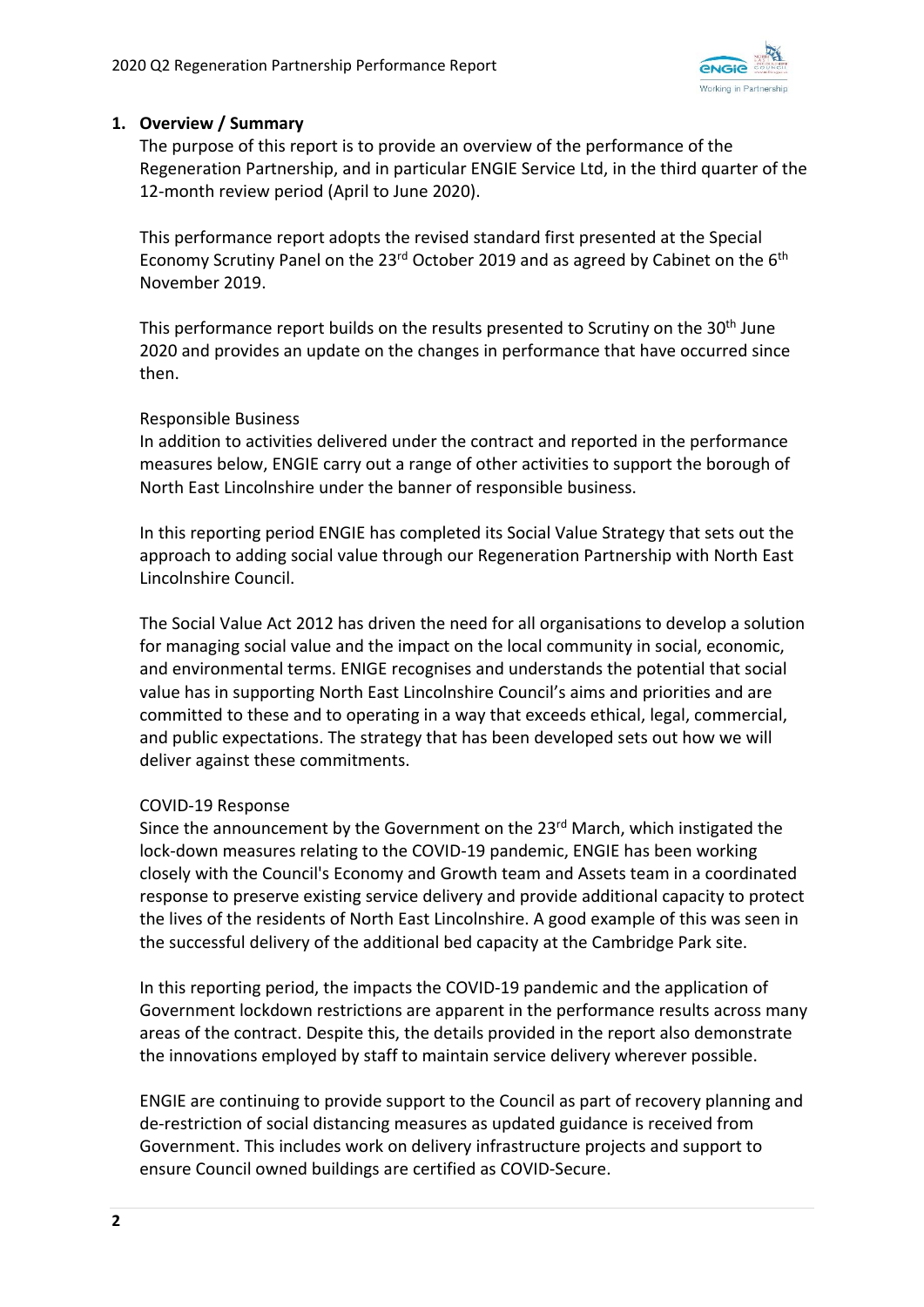

## **2. Summary of the performance results**

As with the performance report of the  $30<sup>th</sup>$  June 2020, the service volumes and performance measures referred to in this report were agreed as part of the contract review process. They sit alongside the existing contract performance measures and are intended to reflect the outputs of the Partnership rather than just the ENGIE contract.

A key to the performance results is included at Appendix 1. The list of performance measures is included at Appendix 2 with their results. Where benchmark and / or trend data is available for both performance indicators and service volumes this has been added.

In the last quarter, from the 63 indicators presented, 18 indicators have improving performance trends, 12 have decreasing performance trends, and 18 have no change. The remainder do not have trend data available, either through lack of historic data or no data relating to the current period. In addition, of the 32 service volumes, nine have improving performance trends, six have decreasing performance trends, a further eight are showing no change and the remainder do not have trend data available. Combined, this gives 27 of the revised performance measures showing improved performance, 18 showing decreased performance and 26 having no change. Where decreasing performance has been reported, the results are referred to in the 'Challenges Remaining' section for the respective service areas below.

## **3. Service Performance – Highways & Transport**

At the end of the second review period there had been a sustained year‐on‐year reduction in the percentage of people killed or seriously injured in road traffic accidents of 33% for adults and 64% for children (HT4a and HT4b), which is better than the national average position of 1% (based on total KSI's in 2019 compared with 2018 taken from the DFT 'Reported road casualties in Great Britain: provisional results 2019' published on 30th July 2020). In addition, the percentage of repairs to dangerous highways completed within 24 hours of notification has remained at 100% during this period (HT5). Further specific areas of achievement and challenges remaining are given below.

## 3.1. **Achievements to date**

#### 3.1.1. Capital Projects

In the last quarter, despite COVID‐19 restrictions, 5.9% of the LTP capital allocation was spent (HT1b), this is within expected tolerances and is on track to be within the budget and time forecast. This has already led to the successful delivery of 4 schemes though out the borough (HT1a). These results are also reflected in HT13a1 to HT13a3 (delivery of services projects) and HT13c1 to HT13c3 (delivery of road safety projects).

Despite COVID‐19 our other non‐LTP capital projects continue to be delivered (Toll Bar, Littlecoates/Cambridge junction and A18 safety improvements). Progress is also being made on the £5m project for refurbishment of Corporation Road Bridge and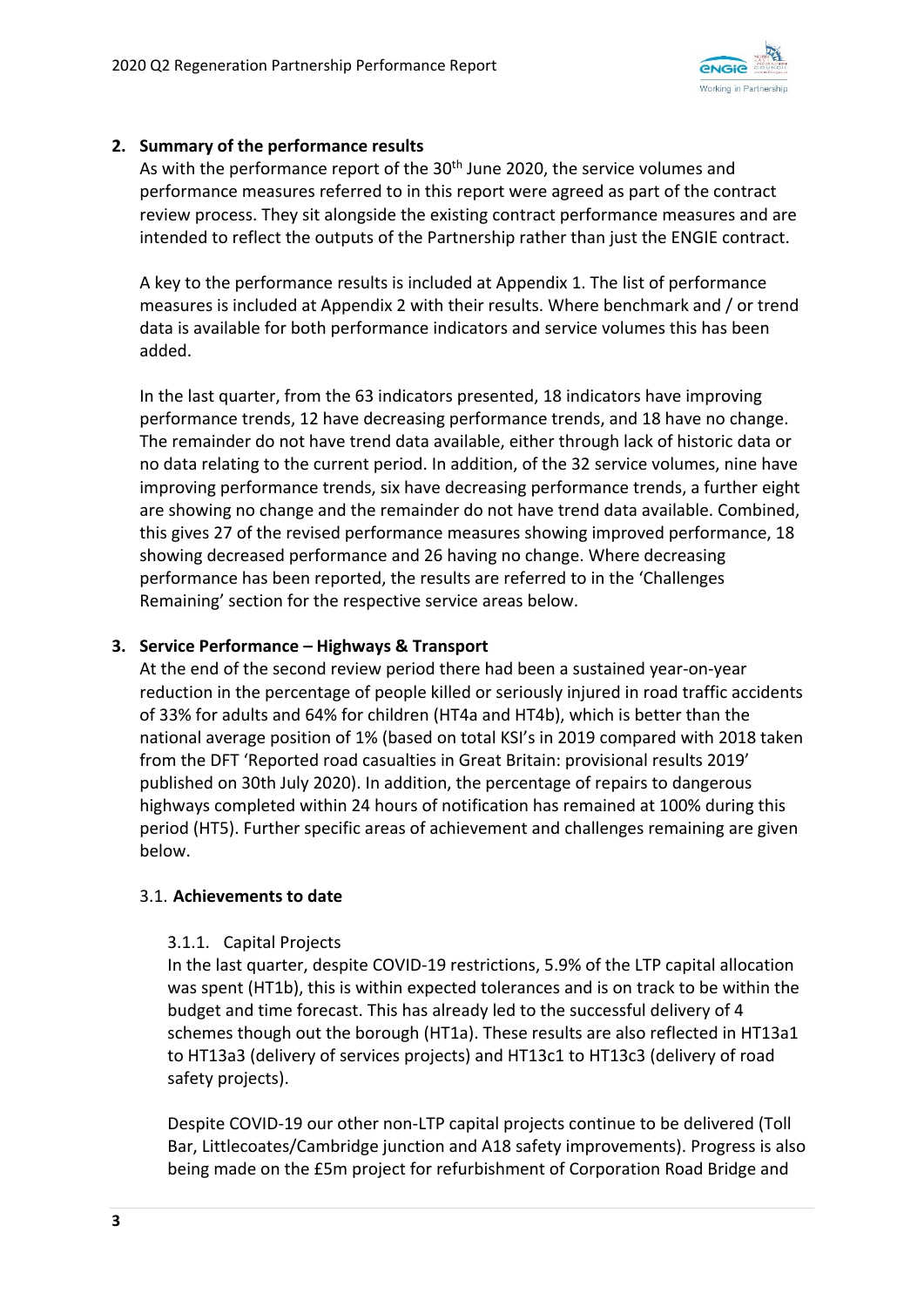

£2m project for Estate Road 2. The £2.7m Humber LEP funded South Humber Bank Major Maintenance Scheme has also been completed this quarter.

ENGIE remain vigilant for any external funding opportunities.

#### 3.1.2. Highway Asset Management

The assessment of the maintenance requirement is based on undertaking inspection surveys. During the last quarter, 100% of these were successfully delivered (HT8). In addition, we continue to maintain 100% of all reported dangerous defects within 24 hours. Performance is consistent with the percentage of non‐principal roads and unclassified roads where maintenance should be considered (HT6b and HT6c).

### 3.1.3. Street Lighting

To the end of June 2020, streetlights have taken on average 1.26 days to repair (HT3), an improvement on the previous year by 31%, and well inside the contract target of 2.00 days.

## 3.1.4. Car Parking Charges/Tariffs

Consultation with Members' continues regarding the Parking Strategy. Parking revenue has been mainly affected due to implications of COVID‐19. The impact of this is reflected in the results for HT11a and HT11b for the reporting period. The percentage in loss of revenue, compared to a three‐year average has been 97%, 80% and 52% respectively. This drop in Pay and Display revenue is in line with government guidance to stay at home throughout this quarter due to the COVID‐19 pandemic.

## 3.1.5. Street Works Permits & Licencing

In 2019 Cabinet approved the introduction of a Permit Scheme. Once introduced this will see revenue generation to NELC, primarily from utility companies that work on the NELC highway network. Consultation is now complete for the permit scheme, and following production of the business case, a report outlining the options for delivery will be presented to PfH for consideration.

## 3.1.6. Penalty Charge Notices (PCNs)

In the quarter to the end of June 2020 a total of 661 Penalty Charge Notices were issued across the borough (HT10a). This figure was 1,668 PCNs lower than previous quarters due to the impact of the COVID‐19 pandemic. During the lockdown, the Civil Enforcement Officers focused their resources on incidents of obstructive or dangerous parking that could have a more significant impact on safety and access for emergency and essential services. Normal civil enforcement activity resumed on the 21st May, following changes to Government guidelines, which saw more people return to work and the lockdown restrictions in the area being eased. In addition to changes in enforcement priority, the volume of traffic, particularly those coming into the town centre and resort areas reduced or ceased for very large periods during the period between March and late June.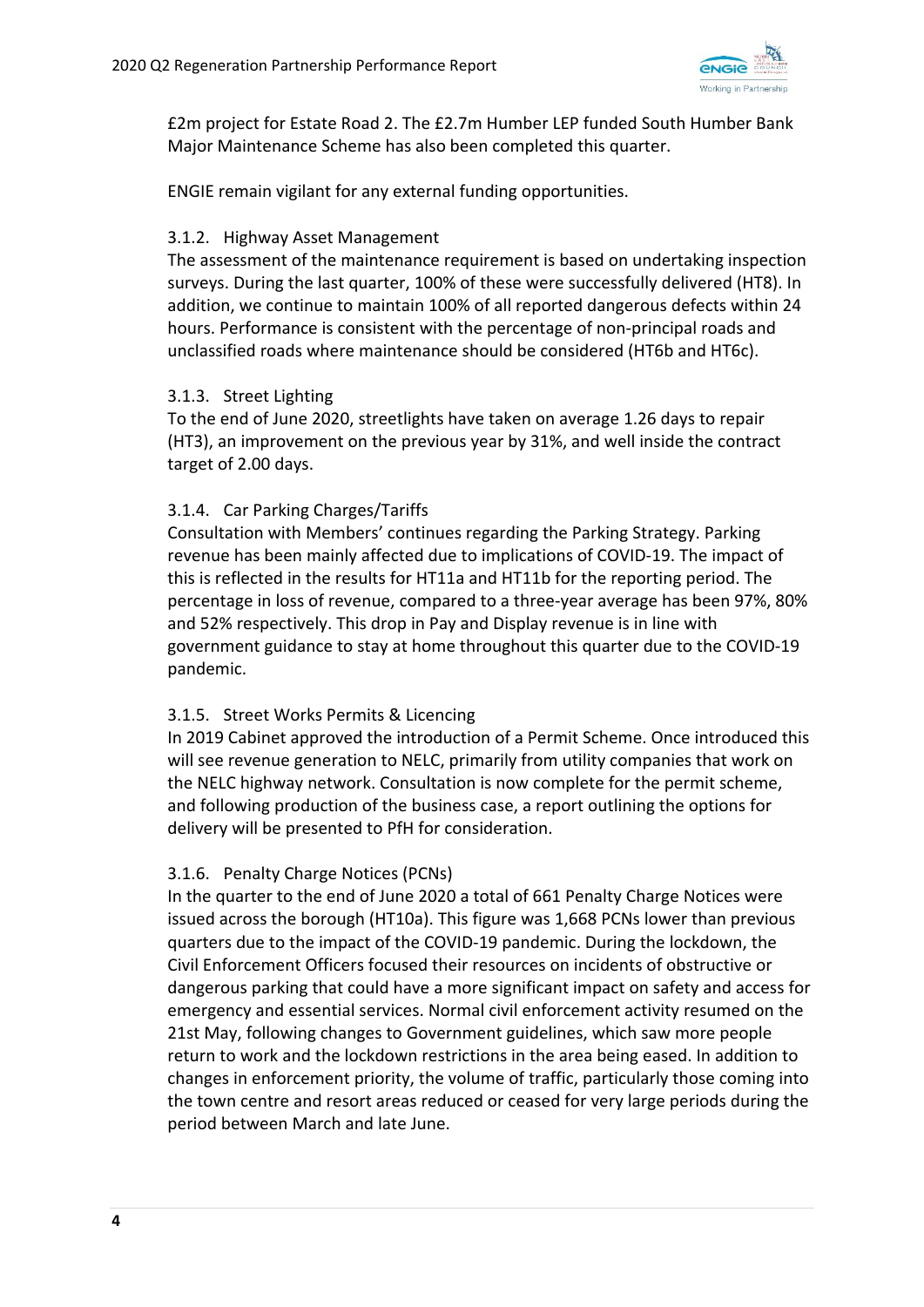

#### 3.1.7. Traffic Regulation Orders (TRO)

The approved 2020 TRO program has commenced (HT2) and is on track to meet 100% at year end.

A 2‐year programme of TROs for delivery 2020 and 2021 was approved by the PfH in January 2020.

## 3.1.8. Demand Responsive Transport

The Phone n Ride demand responsive bus service was temporarily curtailed due to original Government advice not to travel by public transport during the COVID‐19 pandemic. While the service was placed on standby, staff continued to use the scheduling software, vehicles, and drivers to distribute food parcels to shielding households. Following a relaxation of the COVID‐19 public transport restrictions the service has resumed initially to enable residents, particularly those who are Key Workers, to access the workplace.

### 3.1.9. Sustainable Transport

Restrictions due to COVID‐19 have seen an increase in people walking and cycling, this has further been encouraged along with social distancing measures by interventions around crowded footways, endorsed by Public Health colleagues. An initial Grant of £42,000 was obtained from DfT to enable emergency interventions such as temporary footway widening on St Peters Ave. Further DfT funding has been allocated for NEL and successful bids for this will enable initiatives to capitalise on the increased walking and cycling to help reduce emissions.

#### 3.1.10. Flood Risk Management

 In the year to the end of June 2020, a total of 43 drainage projects were delivered on time and on budget (HT13b2 and HT13b3). These included minor flood risk management civil engineering works and high‐pressure jetting and CCTV surveys of drainage systems. Schemes have included: ‐

- The reshaping of the grassed area in front of the houses in Peaksfield Avenue, north of Patrick Street, to create a new area capable of storing flood water during periods of flooding. This will take the water away from nearby properties and into the local drainage systems that have capacity to take additional water.
- Commencement of the installation of a new highway drainage system on Willingham Street.
- Works were also undertaken to reduce flood risk to the properties in Great Coates Road that internally flooded in November 2019. The cause of the flooding was a piped ditch that became blocked. Although this piped ditch is the responsibility of the flooded residents, the work has been undertaken on a without prejudice basis in the Council's role as Lead Local Flood Authority.

#### 3.2. **Current challenges**

• There has been a slight increase in the percentage of PCN appeals upheld (HT10b) and a large increase in the percentage of PCNs unpaid in quarter after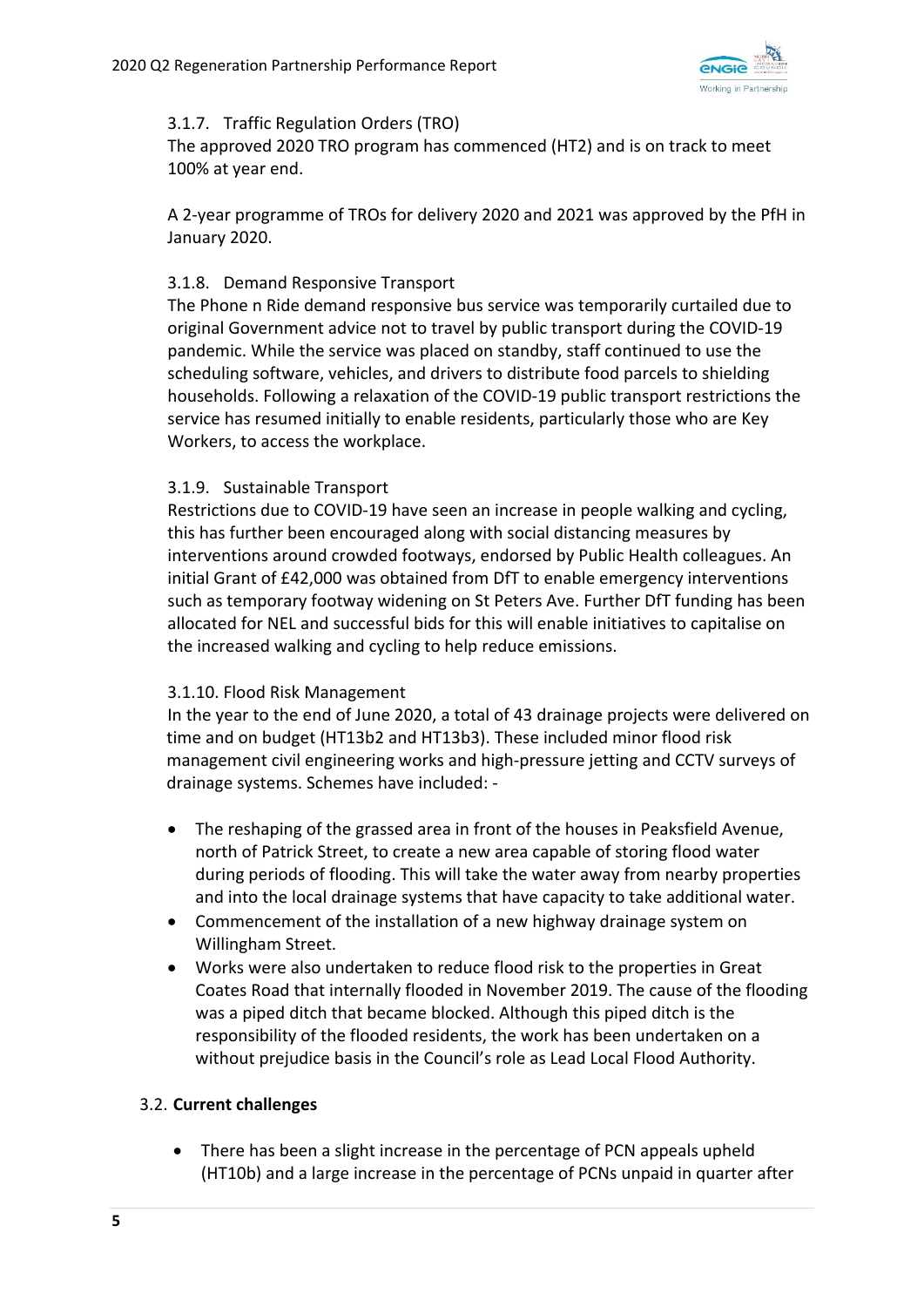

they were issued (HT10c). This may be due to personal financial situations surrounding COVID‐19; however, the processing of appeals and statutory notices has continued throughout the pandemic and enforcement action to recover Road Traffic Debt resumed in August.

 There have been downward trends in both the number of passenger trips on Phone n Ride bus service (HT9a) and number of passenger trips on mainstream bus service (HT9b). A total of 360,230 passengers were recorded on mainstream bus services in the period April 20 to June 20, which is an 80% reduction in bus passenger numbers compared to the same period in 2019. The downward trend continues due to COVID‐19 and is unlikely to change until recovery plans are implemented. This downturn in service use is reflective of national trends.

## **4. Service Performance – Housing**

ENGIEs Housing team continue to support the Council in achieving its strategic housing objectives.

#### 4.1. **Achievements to date**

### 4.1.1. Housing Delivery

Housing completions for the year 2019/20 ended at 250 (having taken account of demolitions). Although the figure is below the target of 488 set in the Local Plan for that period, it is above the current target level currently set by Government for the housing delivery test. This target is under review in line with the significant changes to the planning system proposed by the Government. The Local Plan team will be assessing the implications of the proposals as part of the Local Plan review.

#### 4.1.2. Home Improvement

In the past quarter 15 properties have been brought back into use through the intervention of the Home Improvements team (Dev1), progressing well to meet the target of 40 per year.

During the COVID‐19 lockdown the team has continued to work with the Council's Homeless Team to ensure that the properties housing the homeless/rough sleepers are safe, warm, watertight, and free of significant hazards. The team have also responded to instances of unsecured empty garages broken into during lockdown and used by rough sleepers in Grimsby town centre, causing anti‐social behaviour. A Community Protection Notice was served on the landlord, resulting in the garages been secured.

Over the same period, the Housing Enforcement team have provided 110 interventions. These interventions are made up of various activities including housing enforcement and issuing grants and loans. All these interventions help improve the lives of vulnerable people in North East Lincolnshire and make rented accommodation safe for tenants to occupy.

Due to changes in Government Guidance resulting from the COVID‐19 pandemic, the team has adopted new ways of working, including risk assessing all new referrals and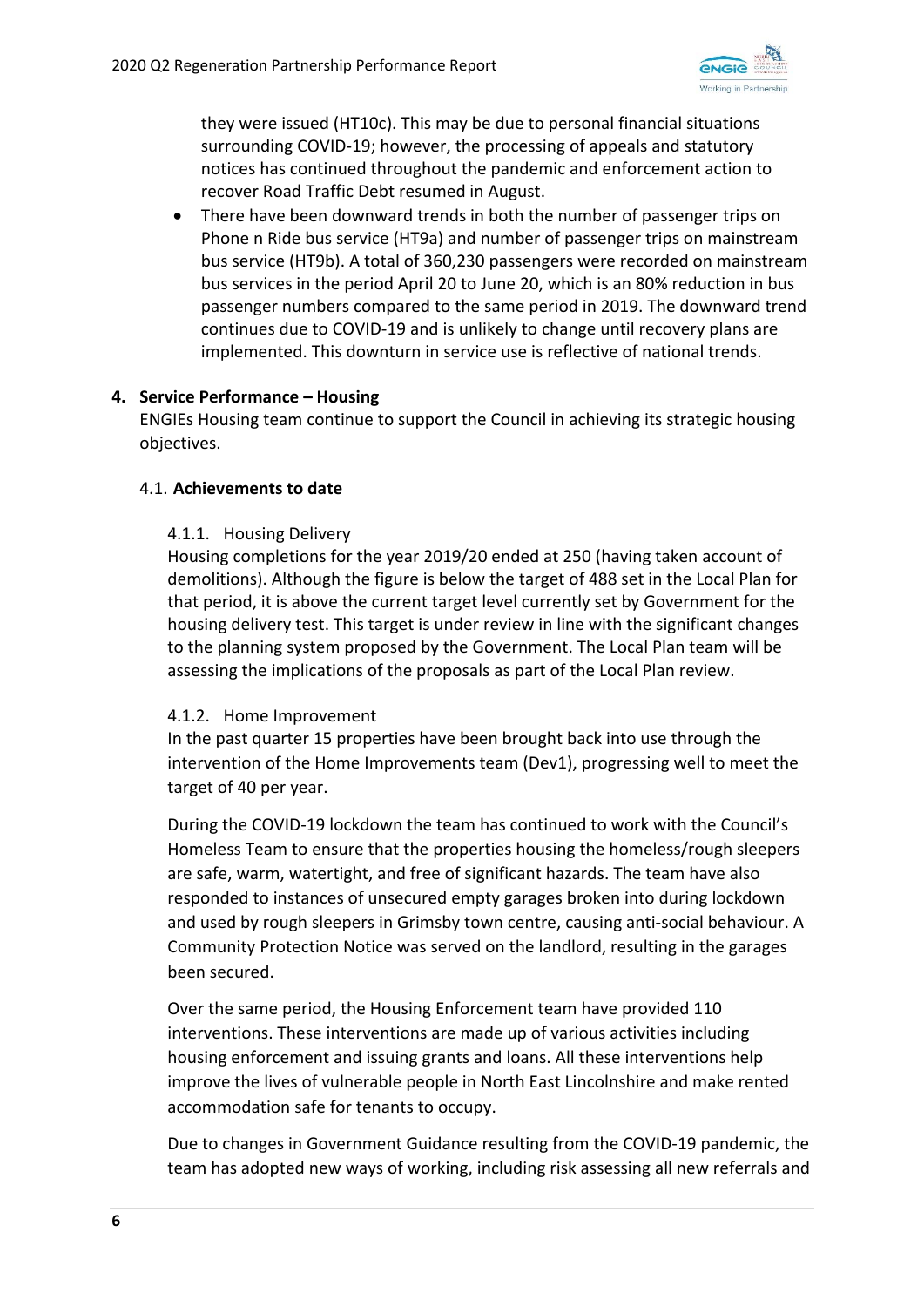

using new technology for assessing properties rather than undertaking site visit, e.g. by utilising WhatsApp or requesting photos or video footage from the tenant. Any property assessed to cause imminent risk to harm has been visited in person.

Due to the COVID‐19 and lockdown, the Rogue Landlord Project had to be suspended during this quarter. This was due to courts being closed and ward walks being put on hold to comply with social distancing standards. During this suspension, the staff involved in delivery of this project were temporarily relocated to other duties within the Housing team. However, as the courts are now open for the issue of warrants and lockdown restrictions have been eased this project has resumed.

### 4.1.3. Disability Facility Grant (DFG)

The DFG function has seen a notable improvement in performance following the introduction of the Housing Assistance Disabled Adaptation Policy (HADAP) in October 2019. Over 2019/20 the change has resulted in improved performance in the total number of client referrals accepted at panel for DFGs (Ops21a), the percentage of referrals which are waiting to commence contractors work (Ops21b), the total number of DFG referrals completed (Ops22), the longest time from panel referral to practical completion (Ops24) and the mean time from panel referral to practical completion (Ops25), while the performance in the shortest time from panel referral to practical completion (Ops23) has remained consistent.

The HADAP has provide a good tool to allow further consideration of the discretionary spend element of the DFG budget. This means alternative opportunities are available to spend any budget that is not spent against DFG referrals, which is the mandatory element of spend. Currently the budget of c.£3.4m DFG allocation is forecasted to be spent in 2020/21.

## 4.1.4. Home Energy

During the COVID‐19 lockdown the team have continued to deliver emergency heating and hot water assistance to 40 households of the most vulnerable residents in the community (Dev5). The team have also continued to assist residents who have signed up to the Big Community Switch or who are interested in signing up to the next round of the scheme, which is a collective bid resulting in potential reduced fuel bills.

The team are now delivering the ECO3 scheme, giving advice and support to residents across Greater Lincolnshire on the ECO and the Warm Homes Fund project. This includes giving advice on boiler replacements and insulations and first‐time central heating to residents who are living in fuel poverty. In addition to improving the energy efficiency of homes for those in fuel poverty, this scheme helps improves the health and living conditions for those who have secured boiler replacements and reduces fuel bills for those who have secured new insulation to their properties.

In the response to COVID‐19 pandemic, new ways of working have been adopted by the team, including undertaking virtual talks at clinics in the community and linking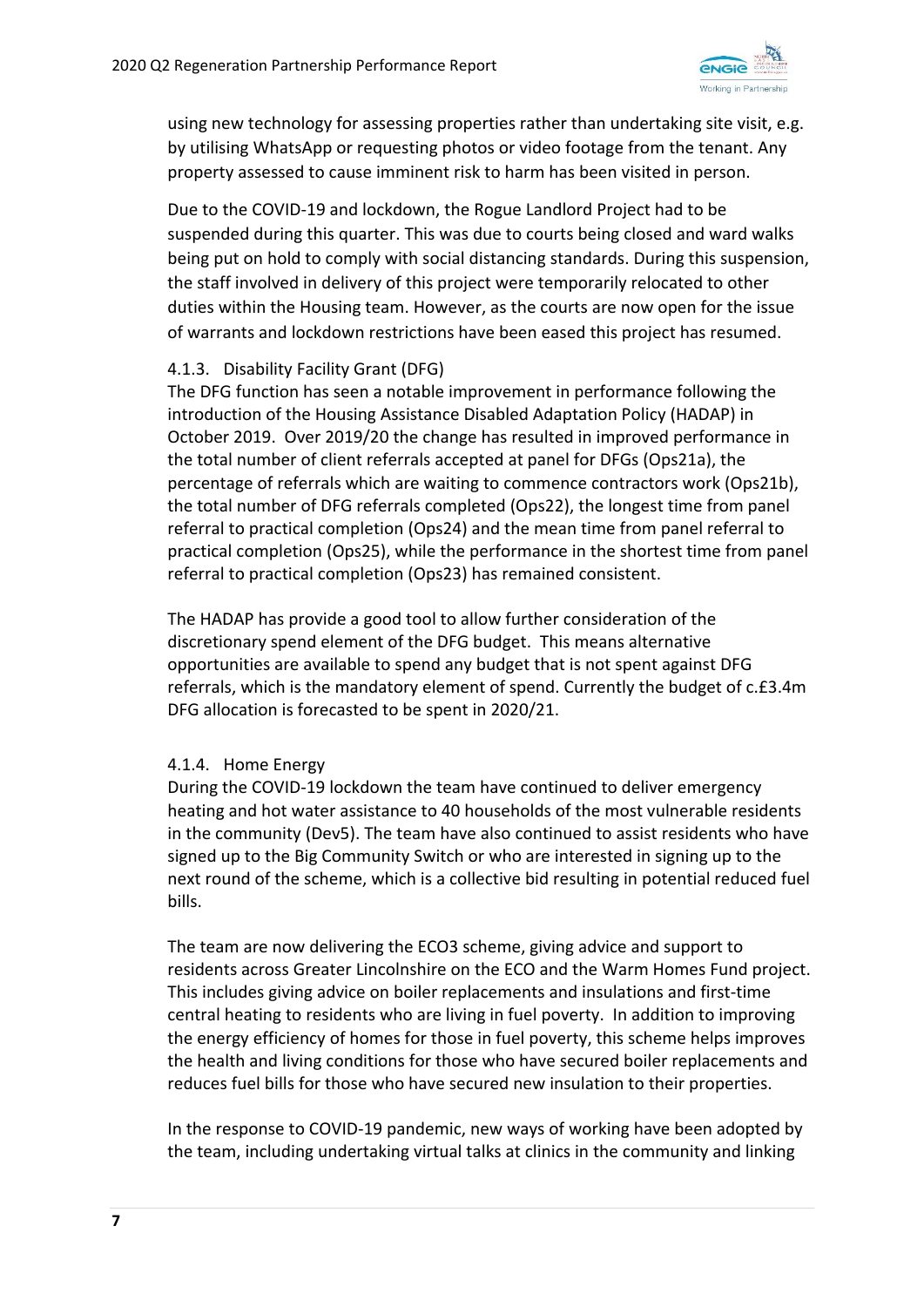

in with the older people's collaborative newsletters to advise on energy efficiency matters.

## 4.2. **Current challenges**

- COVID‐19 impacted on the opportunity to undertake visits to residential properties by the Occupational Therapists (OTs) and technical case workers due to most residents being Clinically Vulnerable (CV) or Clinically Extremely Vulnerable (CEV) and therefore Shielding. The furloughing of staff from the supplier's framework has had an impact on the volume of adaptations which were able to be completed. This impact can be seen in the results for Ops21b, Ops22 and Ops23. Plans have been developed with the OTs, caseworkers, and suppliers to introduce additional capacity to bridge any gap that has been experienced once lockdown restrictions are eased.
- A similar COVID‐19 impact can be seen in the results for Dev2a (Number of new homes via council/Engie intervention or enablement) and Dev4 (Number of energy efficiency measures implemented). As lockdown restrictions are eased the results for these indicators should improve.
- The increase in the DFG budget will require greater collaboration across adult social care and children services to identify innovative opportunities to invest.

### **5. Service Performance – Development Management**

In May 2020, the Regeneration Partnership was recognized for its innovative approach to planning when it successfully won the category for Excellence in Planning for the Natural Environment for South Humber Gateway Mitigation Strategy. The RTPI Awards for Planning Excellence are the longest-running and most high-profile awards in the industry. For more than 40 years they have rewarded the brightest talent in the profession; the teams, projects and individuals that transform economies, environments, and their communities all over the UK and internationally. This is the second time the Partnership have been recognised with an RTPI award for Planning Excellence.

The Development Management Team has maintained a high level of performance over the last quarter, even faced with the challenges of COVID‐19. The period has seen a slight increase in approvals to 97% (Dev8a), supporting development in the Borough. 100% of all planning applications have also been determined within nationally defined timescales (Dev8b), thus maintaining the reputation of one of the top performing planning services.

The Local Plan was moving forward in the review process until the recent announcement for a radical review to the planning system. This has now been put on hold temporarily to fully understand the impact of the proposed changes.

The building industry was hit hard at the beginning of lockdown, seeing a lot of construction sites closed. However, Building Control is now reporting this sector is once again functioning at pace.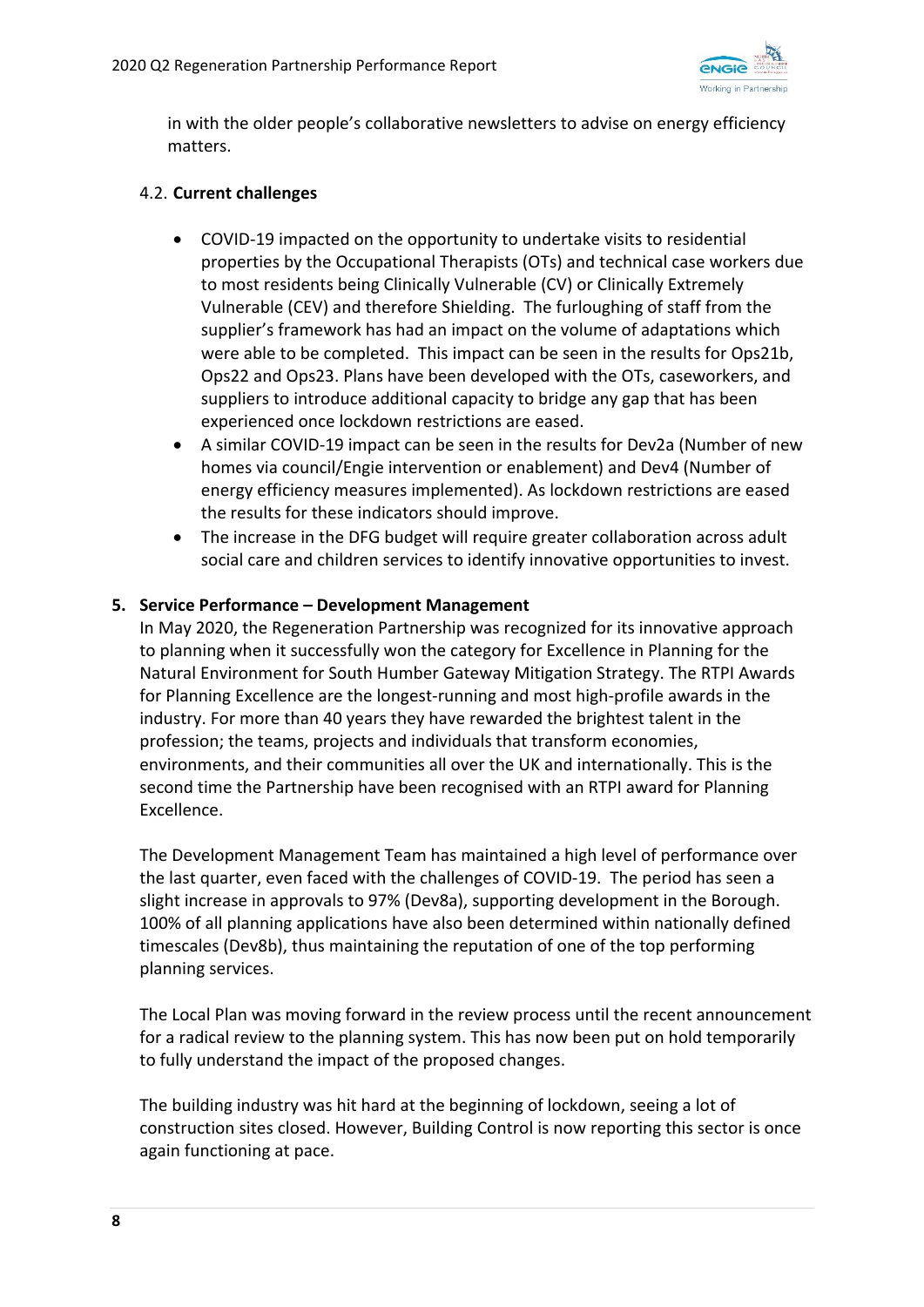

## 5.1. **Achievements to date**

#### 5.1.1. Planning Policy

The 5‐year land supply has been signed off and is being prepared for publication. This is the mechanism required which sets out the land available to deliver housing. The Council must demonstrate a 5‐year supply of land to fulfil the requirement in the local plan and there is currently 5.6 years available.

The Local Plan review was approved at Cabinet, as was the approval to consult on the scope of the review, however this is now on hold due to the forthcoming radical changes proposed by government to the planning system.

The Land and Property Gazetteer is maintaining Gold standard in 9 out of the 11 criteria and achieving national standard in the remaining. This evidences the high level of accuracy in the data held on addresses and is shared with many stakeholders to help fire, police and other government departments work together to provide efficient services

### 5.1.2. Development Management

Local validation checklists have been fully revised and added to. These are currently out for public consultation and have received only constructive feedback so far. The revised checklists should result in better quality planning applications which will then assist in making quicker planning decisions.

The team have maintained service delivery through COVID‐19 despite challenges, through workload collaboration and applying a proportionate and risk‐based assessment for the processing of applications. This approach has received positive feedback by local agents and the Planning Advisory Service (PAS).

The resolution and approval of the planning application for Velocys, which will be the UK's first commercial waste to jet fuel plant. This is a major investment for the Borough, with a significant number of jobs potentially created.

#### 5.1.3. Planning Enforcement

The Planning and Highway Enforcement team have continued to review new cases during COVID‐19, assessing each complaint on a risk‐ based approach, however the drop this quarter to 74% of enforcement cases processed within agreed timelines and delivered in accordance with policy (Dev10b) is a reflection of the impact of the initial lockdown and the inability to go on some site visits. The easing of lockdown should see a significant improvement in the next quarter.

#### 5.1.4. Building Control

Building Control has adopted new working processes, because of COVID‐19, to ensure service delivery could continue. The use of photographs and live video inspections has replaced some site visits and more time has been spent in virtual meetings to ensure that designs meet the requirements of the Building Regulations.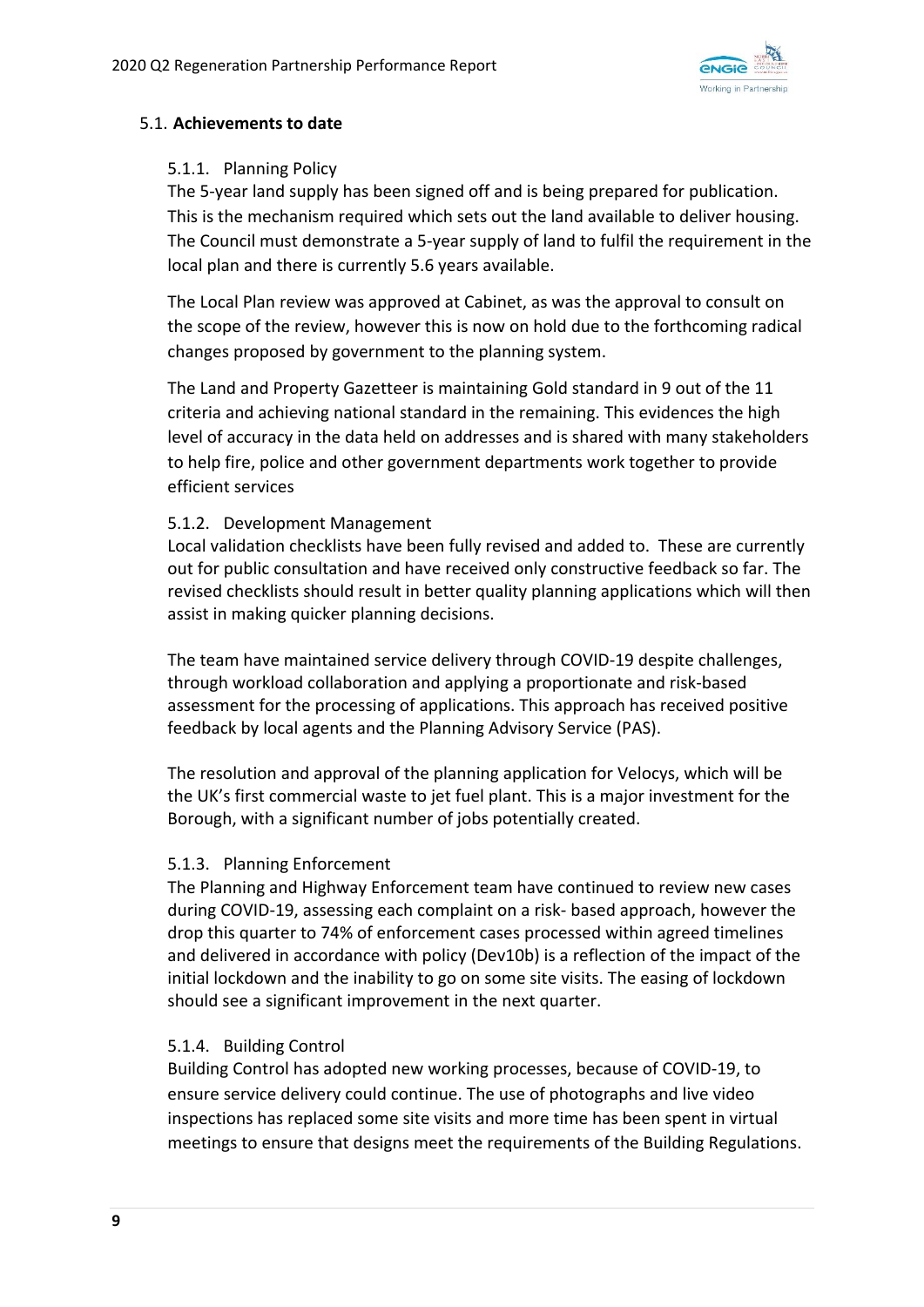

## 5.2. **Current challenges**

- The proposed radical review of the planning system is likely to affect all aspects of planning, including the Local Plan review process, development management and s106 agreements. The team are reviewing the proposals in the white paper to understand the overall impact to the service.
- Dev10a, the percentage of planning and highway enforcement cases closed resulting in a positive outcome has declined from the previous quarter. This is likely to be because of COVID‐19 and the next quarter should see an improvement and is therefore not considered cause for concern.
- As mentioned above, Dev10b, enforcement cases processed within agreed timelines and delivered in accordance with policy has also seen a drop this quarter however this is also a reflection of the impact of the initial lockdown and the inability to go on some site visits. The easing of lockdown should see a significant improvement in this next quarter.
- Although the % Building Control applications processed within agreed timescales is down to 96% this period from 100% in Q4 19/20 (Dev11), this is significantly higher than the same period last year and the overall for 19/20.
- Building Control's market share is slightly down on the last quarter however still significantly higher compared to the estimated national average of 65.8% (Dev12).

## **6. Service Performance – Project Management Office (PMO)**

The PMO are currently delivering 22 capital projects across three programmes areas, all of which require a significant amount of time and resource. As at the end of June 2020, the percentage of projects currently on time and on budget based purely on ENGIE's performance is 100% (PMO1b and PMO1c).

Even with good project management, projects sometimes experience unexpected challenges during delivery due to external factors such as pandemics, unforeseen utility protection works, poor weather conditions, ecology matters and stakeholder requirements. As a result, the percentage of projects currently on time compared to the original capital programme is 55% (PMO1a).

In additional to the 22 capital projects currently being delivered, the PMO have also progressed the following activities in support of regenerating the Borough: ‐

- Provided support to the Great Grimsby Ice Factory Trust to enable them to secure £300k from the Architectural Heritage Fund and £647,400 from the National Lottery Heritage Fund (NLHF) to bring the Petersons Smoke House back into use.
- Supported the Council during the development of the Future High Street Fund project, in a bid to secure £25m from MHCLG to support the delivery of a major new development in the town centre.
- Worked with the Council and external consultants to develop the draft Grimsby Town Centre Masterplan, including the delivery of comprehensive Public and Stakeholder Engagement.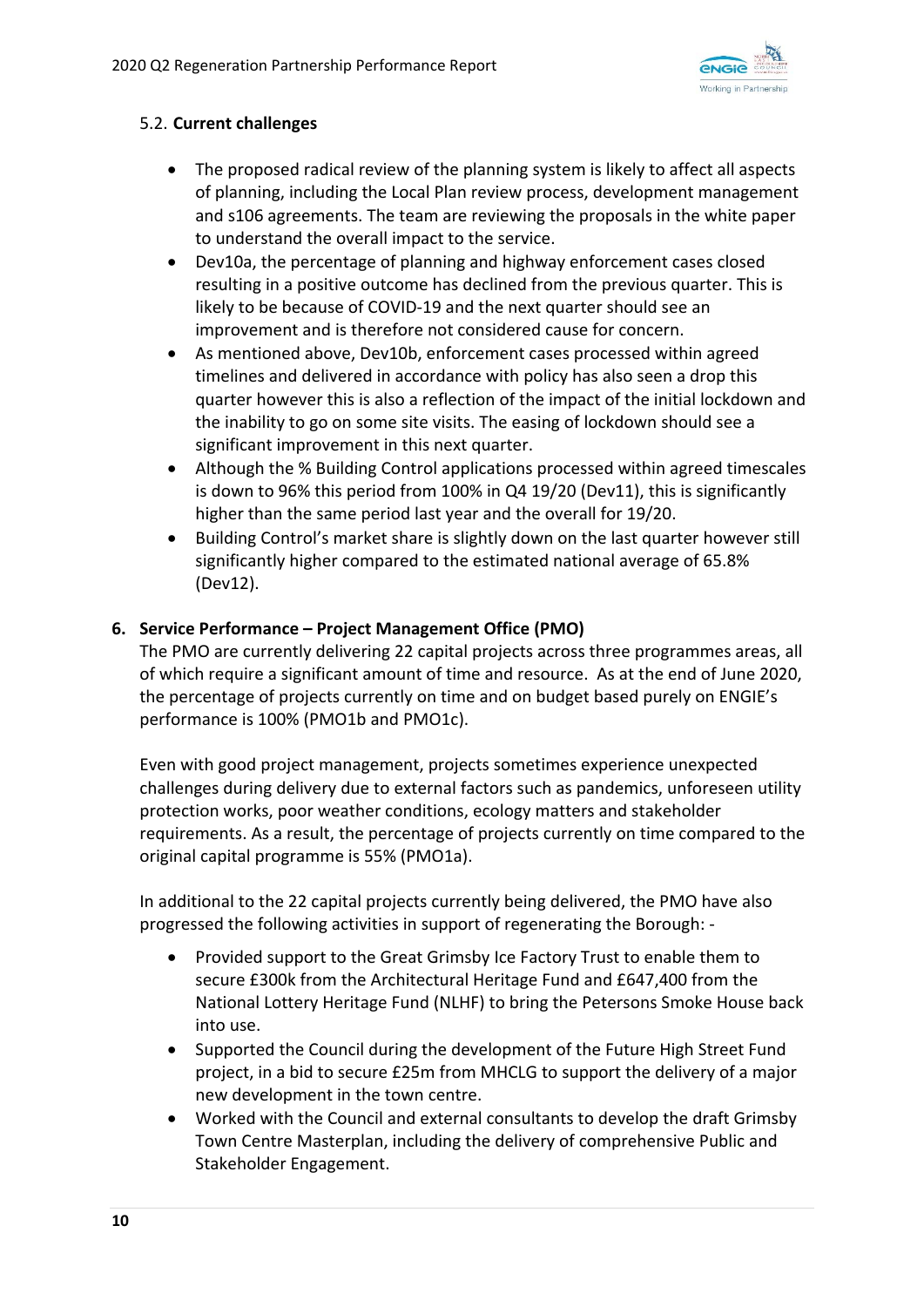

- Supported the Council and external consultants in securing £1m Accelerated Towns Funding from MHCLG, to be delivered this financial year.
- Supported the Council with an application to NHLF for £250K in a bid to provide small grants to culture and heritage organisations.
- Launched online Heritage Open Days event for the Kasbah, being held 19<sup>th</sup> Sept, and will continue to work with stakeholders to prepare material to go onto the Events page.
- Provided stakeholder support during the delivery of the Pier Gates.
- Managed the planning and installation of the Seaview Street signage.
- Continue to provide support to the Council and stakeholder during the development of new projects and during the preparation of funding bids.

### 6.1. **Current challenges**

Within previous Performance Reports, ENGIE reported that a total of ten projects had fallen behind their original planned schedule, these were:

- Stallingborough highway Infrastructure ‐ delayed due to Highway England works on A160 and Brexit planning. A further delay has also been experienced due to COVID‐19; however, works on site restarted and are due to complete in December 2020.
- Ecological Mitigation ‐ delay with land acquisitions to enable further sites to be brought forward. The second mitigation site has now been secured and planning is due to be submitted shortly.
- Humber Bank Link Road ‐ delayed 3 months due to unforeseen gas protection works and poor weather conditions. This project has since experienced a further 3 months delay due to COVID‐19 (a decision was made to pause the next phase to allow the through route to remain open for key sector businesses). Onsite works resumed as of 8<sup>th</sup> June.
- Advanced Manufacturing Engineering Unit ‐ 3 months delay due to extended clarifications of tender being required. This project is now on site with an expected completion date of March 2021.
- Public Art Project ‐ delayed due to several factors, including ecology matters, procurement routes and ROSPA review. The shutter scheme is now complete and both the furniture and 'Luminations' projects are in the detailed design and manufacturing stages. The White Palm has been re‐tendered, and we are aware of several interested parties.
- St James Square ‐ 1 month delay due to extended approval process. This project has experienced further delays due to COVID‐19; however, onsite works started on 8<sup>th</sup> June and are due to be completed this financial year.
- Ice Factory Urgent Repair Grant £40k funding has now been re-secured from Historic England and the tender process is underway.
- The Cleethorpes Townscape Heritage Scheme experienced £125k slippage against the Capital Programme in 2019/20. Whilst there was a shortfall against the anticipated spend, there is still plenty of interest in the scheme and eleven properties are currently in the application process. No funding has been lost as the scheme completion date is June 2022.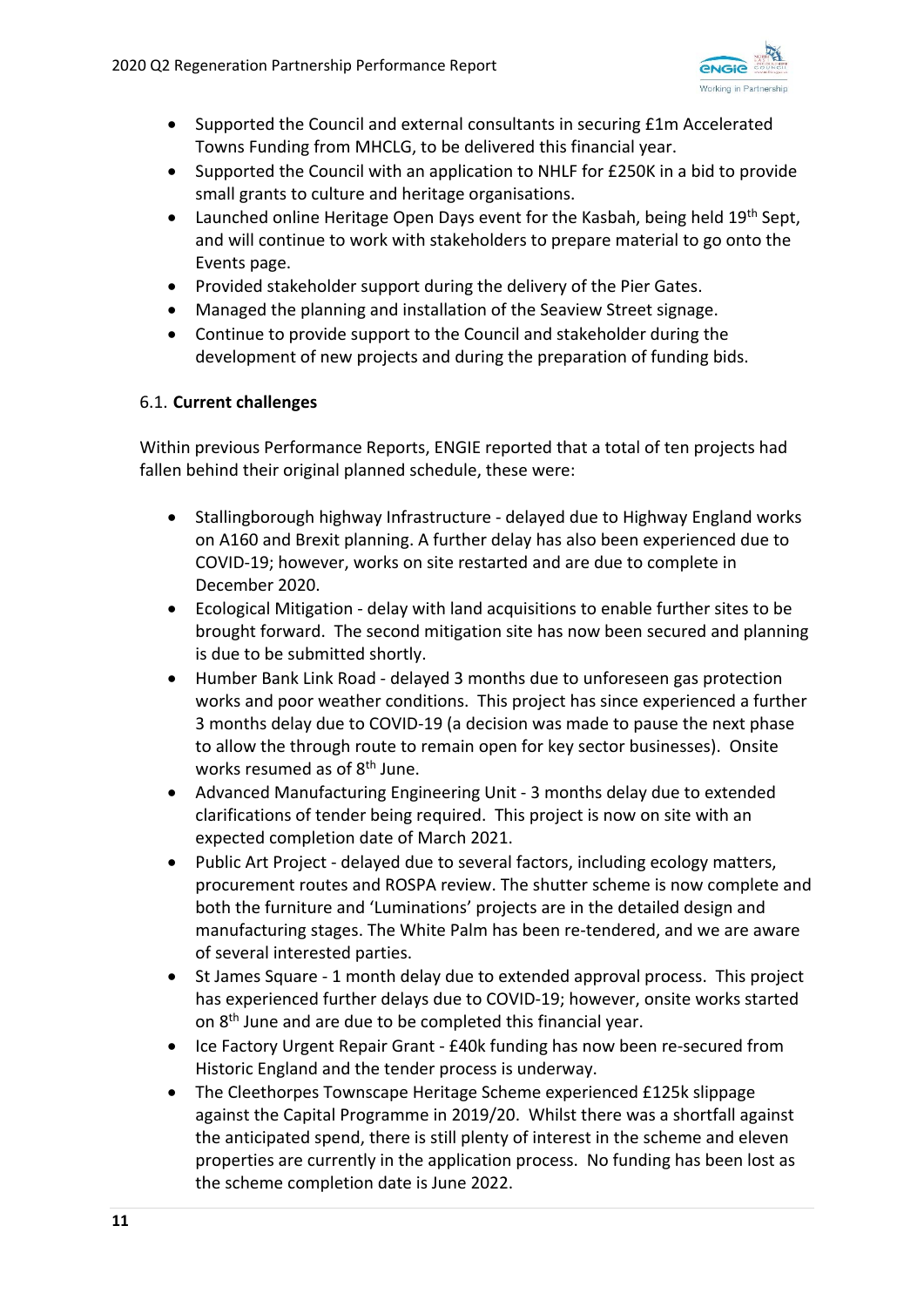

- The Sea Road Public House 'Waves' demolition experienced £125k slippage against the Capital Programme in 2019/20. This was due to COVID‐19 and the uncertainty around construction projects and safe working methods. The demolition has since been completed.
- The PSICA Grant Scheme experienced £50k slippage against the Capital Programme in 2019/20. Whilst there was a shortfall against the anticipated spend, there is still interest in the scheme with six businesses currently in the application process. No funding has been lost as the scheme completion date is June 2024.

No new projects have fallen behind their original planned schedules. Project Risks, including potential delays are reported to the relevant Programme Boards and a revised programme is approved if the Board acknowledge that the delay has been caused by unforeseen circumstances or external factors outside of ENGIE's control.

## **7. Service Performance – Property & Asset Management**

The Property and Asset Management function has continued to develop the service on the principles for managing an efficient commercial property portfolio, these are:

- Be attentive in maintaining the properties have a well-planned legislative testing programme
- Do not hesitate to upgrade often review and improve condition
- Be familiar with your buildings hold accurate property data and undertake regular communication and visits
- Stay updated with latest technology energy efficiency to reduce running costs and attract tenants
- Go green reduce carbon emission
- Prioritise Communications Always strong governance through the Estates Board and regular communication with tenants

COVID‐19 is likely to have some impact on commercial income for the Council, though assistance has been provided to all Council tenants to help them submit applications to seek Government financial support. We have continued to forecast the recovery of income and we are working with tenants to introduce payment plans for those who may be experiencing financial challenges due to the current market conditions. Other specific areas of achievement across the service are given below.

## 7.1. **Achievements to date**

## 7.1.1. Strategic Asset Management

In the period to the end of June 2020, 100% of quinquennial condition surveys were completed (Ops18a). The results of these surveys are used to help inform and prioritise backlog maintenance spend across the Council's property estate and maintain property condition to an acceptable level. The Capital backlog maintenance programme is in the initial stages of design.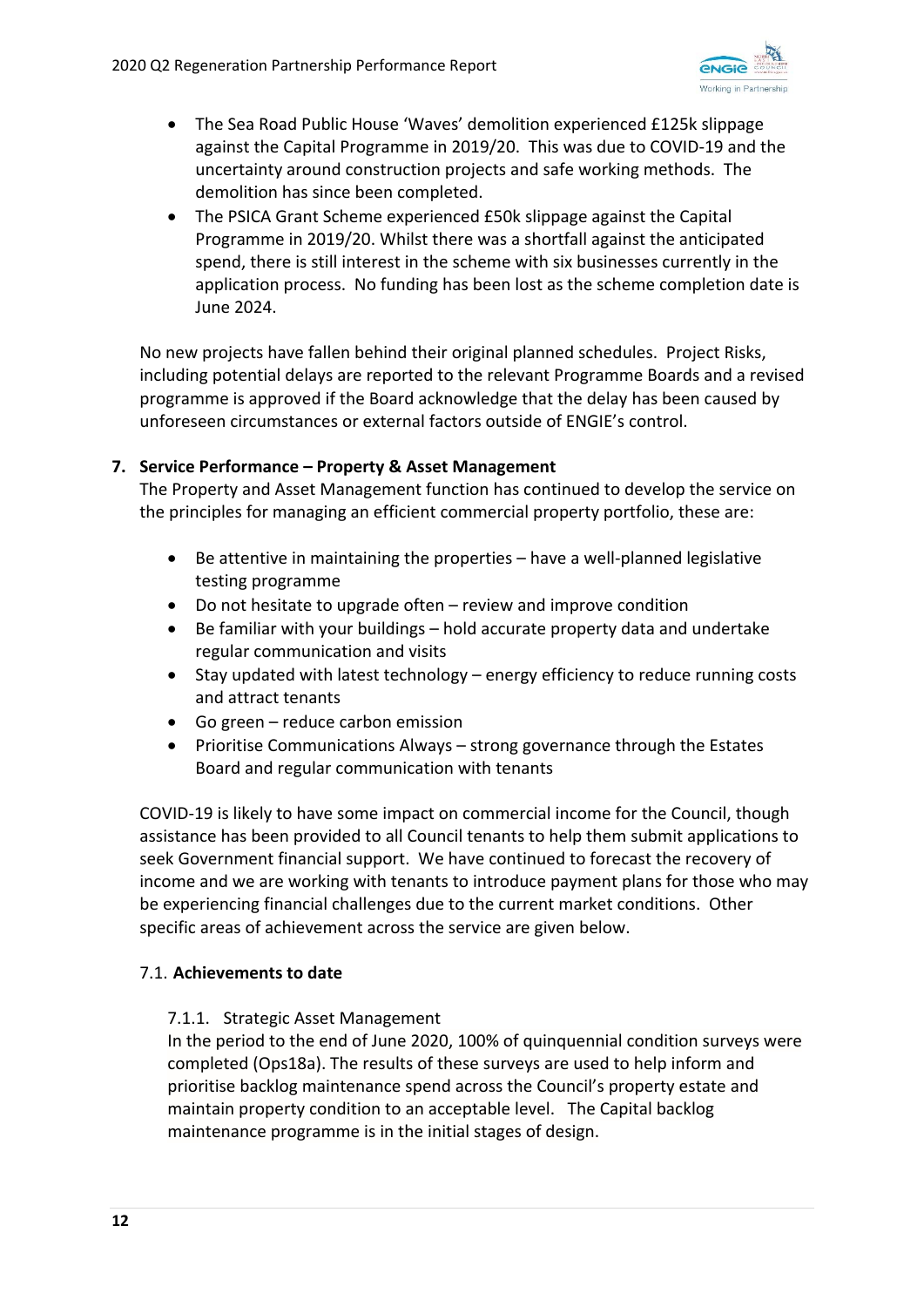

## 7.1.2. Energy Management

These indicators are produced annually. Based on the data available for the 2019/20 period, the total equivalent  $CO<sub>2</sub>$  emissions ( $CO<sub>2</sub>e$ ) from the Council's assets equated to 2.77 kilo tonnes (Ops20a). This figure equates to a total of 12.527m kWh energy used at a cost of £1.706m (Ops20b and Ops20c). In this quarter ENGIE have completed the production of the baseline data for phase 1 of the zero-carbon roadmaps, which focus on potential zero carbon initiatives for the Council and the Borough.

In addition, during 2019/20 100% of Energy Performance Certificates (EPC) and Recommendation Reports (RR) were completed (Ops18b). These reports are a statutory requirement for the Council and help inform any capital investment required to safeguard income from the commercial estate in the future.

#### 7.1.3. Commercial Estate

The Estates and Valuation & Strategic Asset Management function will be transferred back to the council on  $1<sup>st</sup>$  September. This reporting period has concentrated on supporting tenants with seeking Government financial support for COVID‐19, working with tenants to introduce payment plans to assist to manage their financial challenges and to review property services processes in preparation for the transfer.

External auditors are currently reviewing the 422 Asset Valuations which were undertaken in 2019/20. The new Asset Valuations assessment will commence in October 2020.

Across the commercial property portfolio 255 of the 267 units from are actively leased and attracting an income for the council. This equates to an occupancy of 96% (Ops10).

An annual survey with all tenants has been developed and will commence in August with results known in September. The percentage of commercial sites communicated with on an annual frequency for 2019/20 was 100% (Ops17a) and the percentage of tenant satisfaction recorded from site visits was also 100% (Ops17b).

#### 7.1.4. Operational Property

In the Business Centre portfolio, 212 of the 267 units are leased and attract income to the council. This equates to an occupancy of 81%.

In addition, 64 of the 85 stalls at the Market are leased and attract income to the Council. This equates to an occupancy of 71%.

Other progress in this service area include:

- COVID-Secure Risk Assessment were completed for all properties with safety measure introduced to mitigate the spread of COVID‐19.
- 100% of planned preventive maintenance (legislative testing) of the property portfolio has been achieved. This means the property portfolio is safe to occupy and the council is compliant with its statutory duty.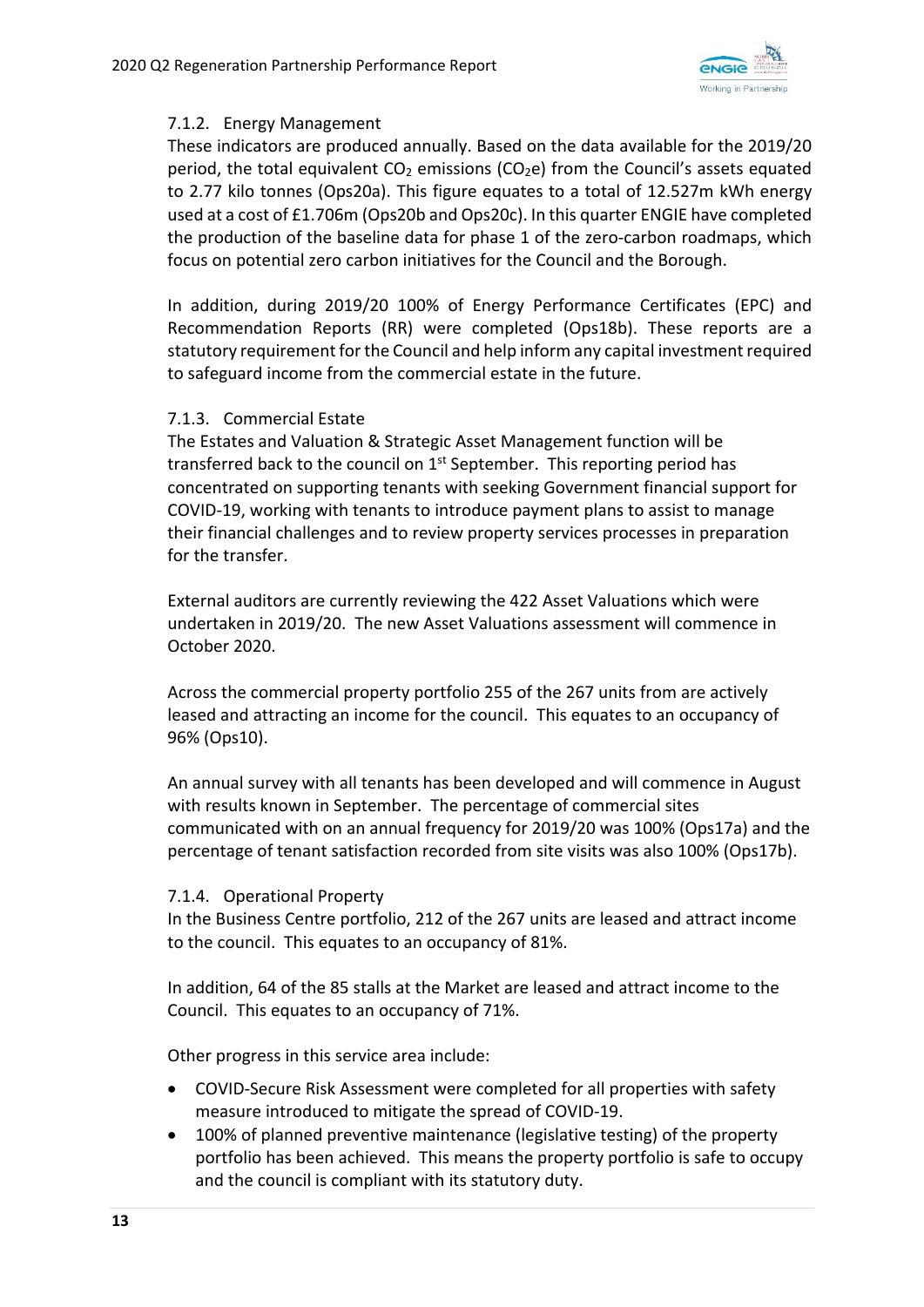

## 7.2. **Current challenges**

- The percentage of occupancy in both the business centres and markets (Ops12 and Ops13) has shown a slight decline over the reporting period. This is a result of the changing market conditions which has been experienced nationally because of the COVID‐19 pandemic. However, plans have been developed to seek additional funding to improve the facilities and attract new tenants. A new structure has been developed and is to be introduced by  $1<sup>st</sup>$  September which will provide a more commercial approach and seek to attract new tenants by targeting the different retail and SME sectors.
- Ops16 (Percentage of lease renewal and rent renewals which are considered and achieved in the financial year) is currently showing as zero. The results for this quarter reflect the changes in processes necessary due to the COVID‐19 pandemic and are expected to recover as lockdown restrictions are fully lifted.

## **8. Service Performance – Security**

Security have continued to contribute to the council's framework of 'feel safe and are safe' and have introduced the intelligence led approach to support Safer NEL, to fighting crime and anti‐social behaviour (ASB), in North East Lincolnshire. The team now provide valuable 'on site' assistance to the Home Options Team, when housing vulnerable individuals, ensuring staff are safe and reassured, night and day.

### 8.1. **Achievements to date**

We have improved communication with attendance at the Safer & Stronger Communities Strategic Town Centre meeting, the Town Centre Tactical meeting, and the wider Rapid Deployment Camera (RDC) to contribute and support the delivery of Safer NEL. This is reflected in 89% of issues/tasks managed within 2‐week period between the RDC stakeholder meetings (Ops9).

932 of the 1026 intruder alarm activations were attended within 30 mins, this equates to a 91% success rate (Ops6). The industry standard for attending intruder alarms activation is 4 hours.

Out of the 331 public-facing and remote site CCTV cameras, on average of 289 were monitored continually and have not experienced faults which equates to having 86% of CCTV operational (Ops1).

Out of the 18 RDC cameras, on average of 17 were monitored which equates to having 94% of RDC operational (Ops2).

221 sets of CCTV imagery have been provided to the Police in 2019/20 to assist them in their investigation and prosecution against crime and ASB (Ops5).

The number of third‐party properties with intruder alarms which are monitored by the service has remained static over the period (Ops4), as has the number of Council properties with intruder alarms which are monitored (Ops3). Based on these service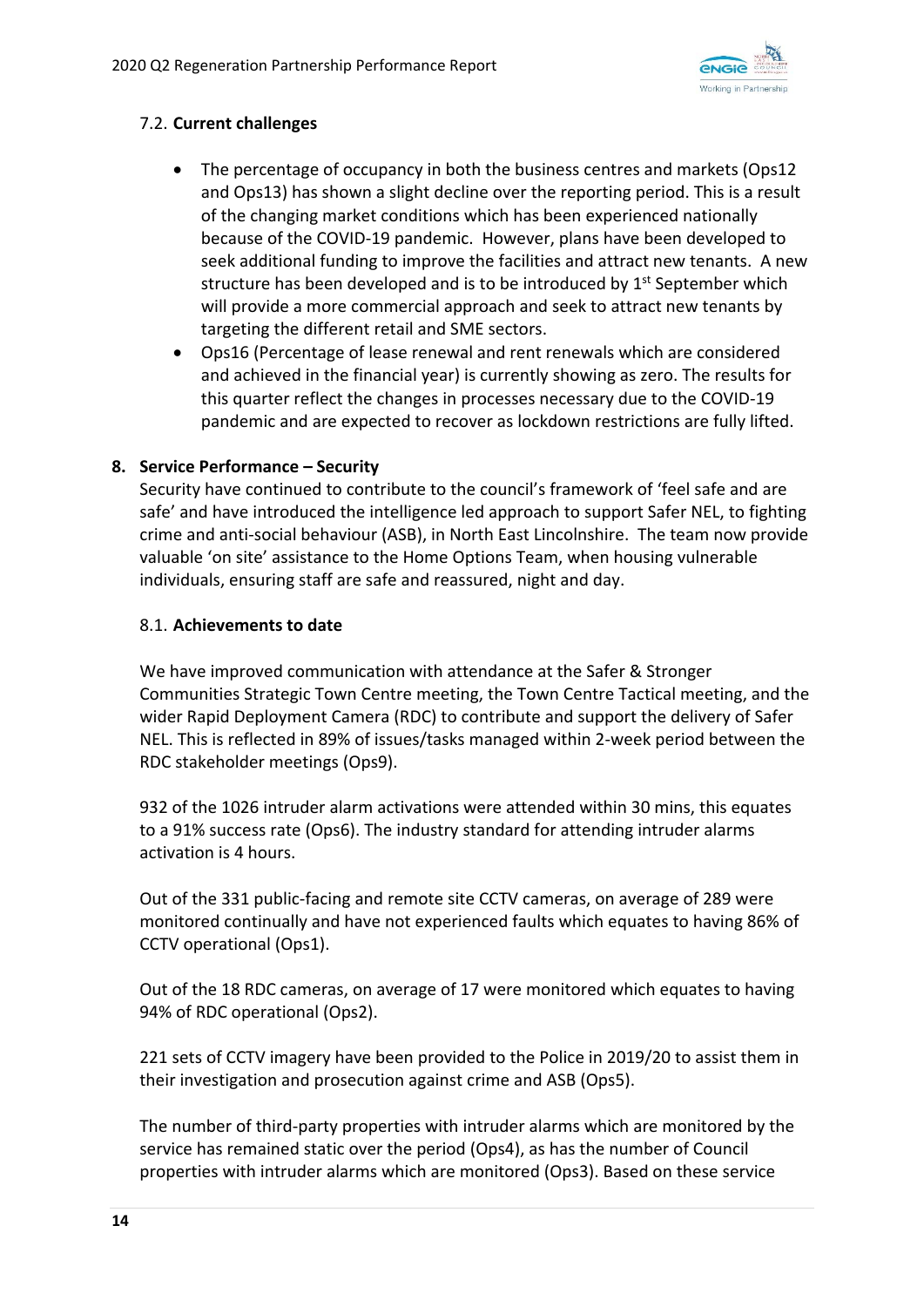

levels, £161,519 worth of income was generated for the council from selling the security services to customers (Ops7).

## 8.2. **Current challenges**

- Delivery of the improvement of the CCTV infrastructure network. Cabinet approved the £1m investment to improve the Public facing CCTV infrastructure, provide greater number of Rapid Deployable Cameras and upgrade the transmission network and CCTV control room. The project will start in August 2020.
- The slight downturn in performance of Ops8 (Percentage of cameras brought back into service within 30 days) is believed to be related to the COVID‐19 lockdown restrictions enforced during this reporting period.
- The current levels of resources, particularly in the CCTV control room, are working at full capacity and if additional work commitments are identified there may be a need to re-prioritise work commitments or introduce additional resources.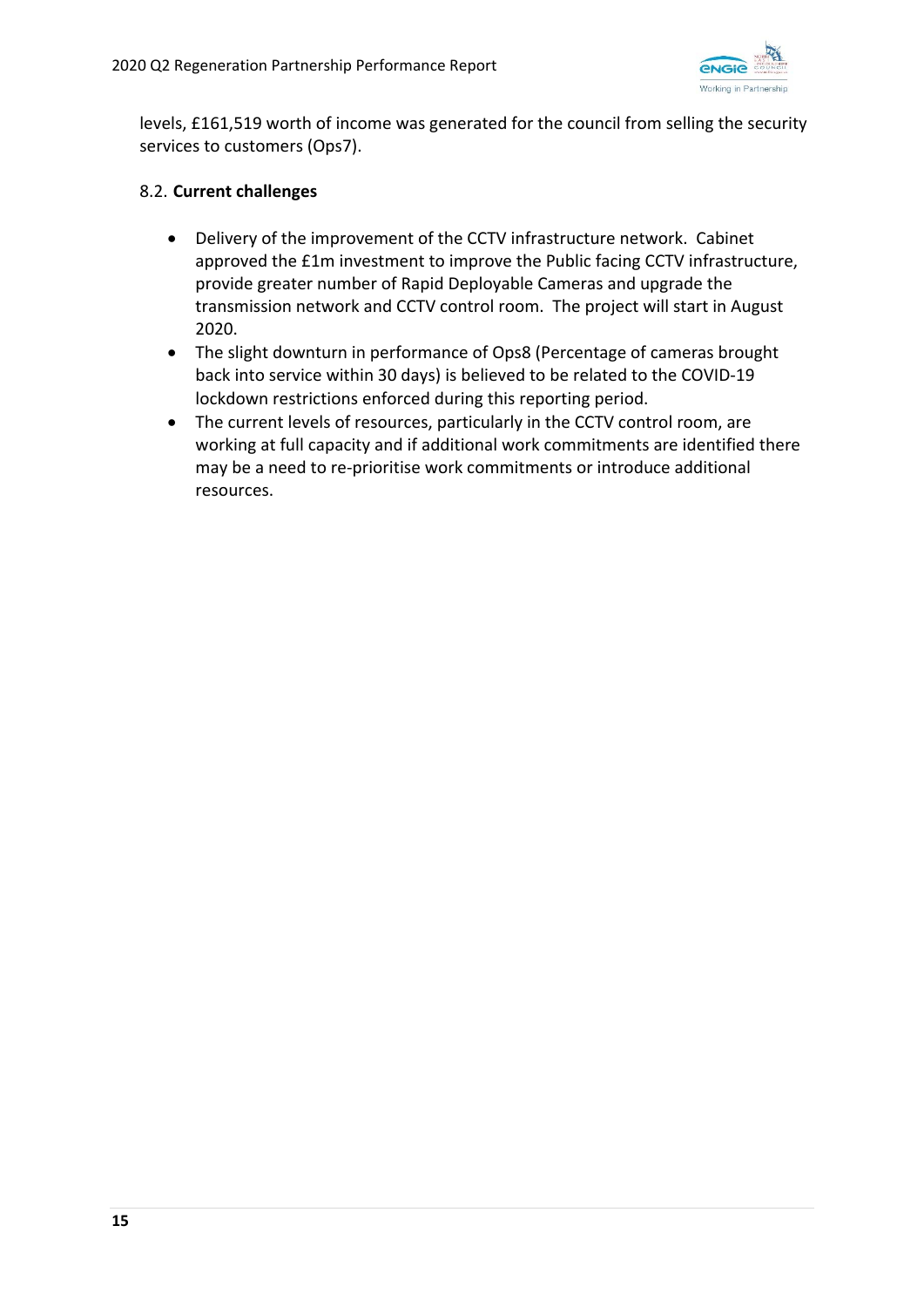#### **Performance Results Key**

| Trend <sup>*</sup> | Definition                                   |
|--------------------|----------------------------------------------|
|                    | Performance has improved since previous      |
| Т                  | result                                       |
|                    |                                              |
|                    | Performance is the same as previous result   |
| J                  |                                              |
|                    | Performance has fallen since previous result |
|                    | No trend data available - either lack of     |
|                    | historic or current period data              |

\* When comparing numbers, not percentage a pro-rata value for the same length of time will be used.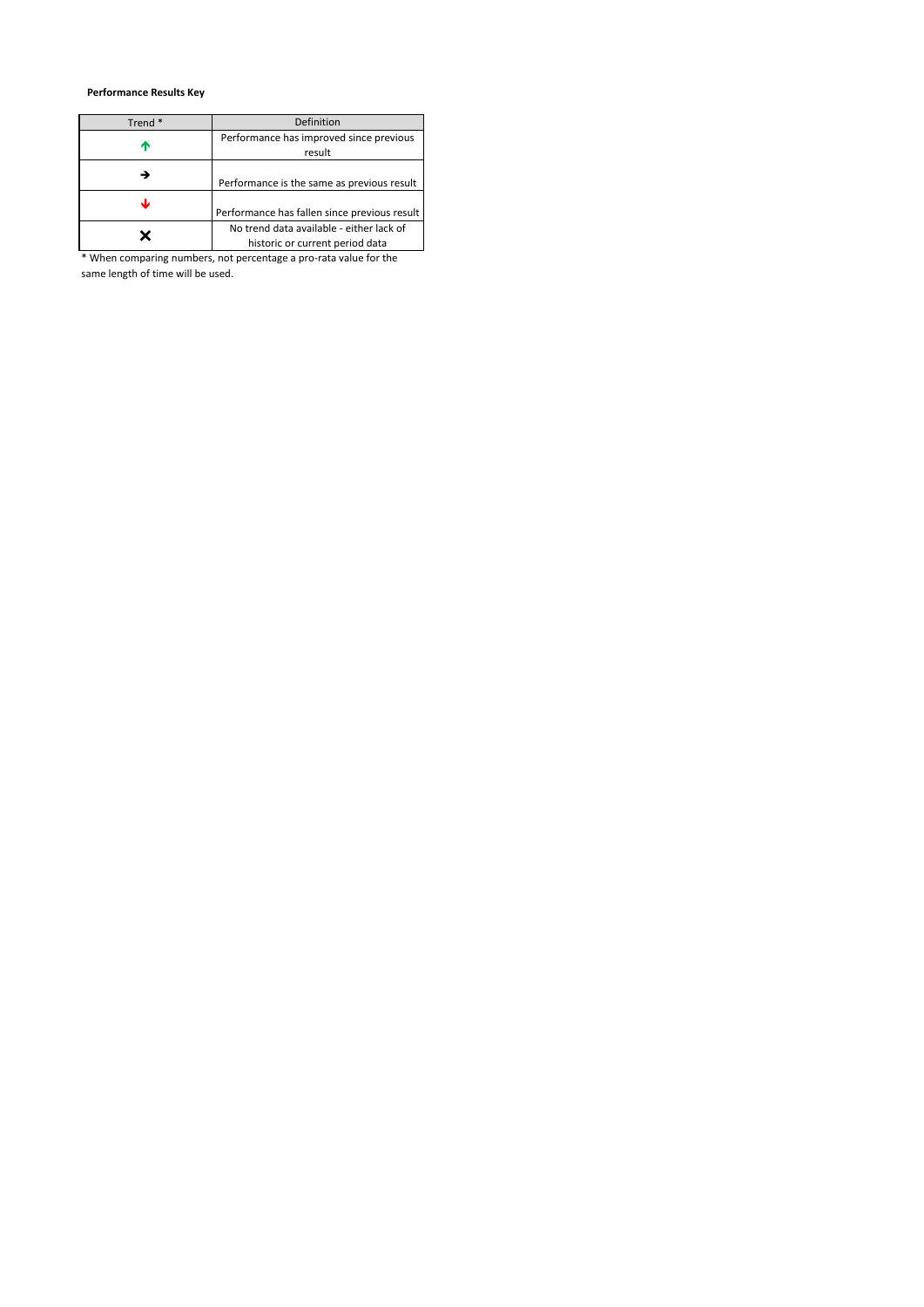| Highways & Transport |                         |                                                                                                                                                        |                             |                    |                                               |                    |                    |                                  |                              |          |
|----------------------|-------------------------|--------------------------------------------------------------------------------------------------------------------------------------------------------|-----------------------------|--------------------|-----------------------------------------------|--------------------|--------------------|----------------------------------|------------------------------|----------|
|                      | Indicators with target  |                                                                                                                                                        |                             |                    | These indicators have an historic target set. |                    |                    |                                  |                              |          |
| Title                | Service Area            | Description                                                                                                                                            | 2019-20<br>Annual           | 2019-20<br>Apr-Jun | 2019-20<br>Jul-Sep                            | 2019-20<br>Oct-Dec | 2019-20<br>Jan-Mar | 2020-21<br>Apr-Jun               | 2020-21<br>Apr-Jun           | Trend    |
| HT3                  | Highways &<br>Transport | Average number of days to repair<br>street lights                                                                                                      | Result<br>1.63              | 1.83               | 1.71                                          | 1.76               | 1.63               | Percentage<br>N/A                | Number<br>1.26               | 个        |
| HT4a                 | Highways &<br>Transport | Percentage reduction in people killed<br>or seriously injured in RTIs                                                                                  | $-28%$                      | 19                 | 21                                            | 34                 | 17                 | $-33%$                           | 14                           | 个        |
| HT4b                 | Highways &<br>Transport | Percentage reduction in children<br>killed or seriously injured in RTIs                                                                                | $-45%$                      | $\mathbf{1}$       | 5                                             | 4                  | $\overline{2}$     | $-64%$                           | 0                            | 个        |
| HT5                  | Highways &<br>Transport | Percentage of repairs to dangerous<br>highways within 24 hours of<br>notification                                                                      | 100%                        | 100%               | 100%                                          | 100%               | 100%               | 100%                             | 74                           | →        |
| HT6a                 | Highways &<br>Transport | Percentage of principal roads where<br>maintenance should be considered                                                                                | 2.45%                       | 1.79%              | 2.45%                                         | 2.45%              | 2.45%              | 2.45%                            | N/A                          | →        |
| HT6b                 | Highways &<br>Transport | Percentage of non-principal roads<br>where maintenance should be<br>considered                                                                         | 3.53%                       | 5.94%              | 3.53%                                         | 3.53%              | 3.53%              | 3.53%                            | N/A                          | →        |
| HT6c                 | Highways &<br>Transport | Percentage of unclassified roads<br>where maintenance should be<br>considered                                                                          | 17.59%                      | 19.18%             | 17.59%                                        | 17.59%             | 17.59%             | 17.59%                           | N/A                          | →        |
| HT7                  | Highways &<br>Transport | Percentage of footways where<br>maintenance should be considered                                                                                       | 36.6%                       | 35.0%              | 36.6%                                         | 36.6%              | 36.6%              | 36.6%                            | N/A                          | →        |
|                      | Indicators              | These indicators do not currently have a target set, but the level of performance helps to show how the service area is contributing to delivering the |                             |                    | Council's goals.                              |                    |                    |                                  |                              |          |
| Title                | Service Area            | Description                                                                                                                                            | 2019-20<br>Annual<br>Result | 2019-20<br>Apr-Jun | 2019-20<br>Jul-Sep                            | 2019-20<br>Oct-Dec | 2019-20<br>Jan-Mar | 2020-21<br>Apr-Jun<br>Percentage | 2020-21<br>Apr-Jun<br>Number | Trend    |
| HT1b                 | Highways &<br>Transport | Percentage spend of LTP allocation                                                                                                                     | 100%                        | N/A                | N/A                                           | N/A                | 100%               | 5.9%                             | £275,000                     | ×        |
| HT <sub>2</sub>      | Highways &<br>Transport | Percentage of TROs processed within<br>agreed times on delivery timeframe                                                                              | 21                          | N/A                | N/A                                           | N/A                | 91%                | 100%                             | 22                           | ↑        |
| HT12                 | Highways &<br>Transport | Percentage of residents parking<br>schemes implemented and delivered<br>within agreed timelines                                                        | N/A                         | N/A                | N/A                                           | N/A                | N/A                | 100%                             | $\overline{2}$               | ᠰ        |
| HT10b                | Highways &<br>Transport | Percentage of PCN appeals upheld<br>(original decision upheld)                                                                                         | 44%                         | 40%                | 44%                                           | 51%                | 41%                | 45%                              | 92                           | 个        |
| HT10c                | Highways &<br>Transport | Percentage of PCNs unpaid in quarter<br>after they were issued                                                                                         | 28%                         | 25%                | 28%                                           | 25%                | 34%                | 61%                              | 246                          | ₩        |
| HT13a1               | Highways &<br>Transport | Number of highways services projects<br>delivered                                                                                                      | 52                          | N/A                | N/A                                           | N/A                | 100%               | N/A                              | 4                            | ×        |
| HT13a2               | Highways &<br>Transport | Number of highways services projects<br>delivered on time                                                                                              | 52                          | N/A                | N/A                                           | N/A                | 100%               | 100%                             | 4                            | →        |
| HT13a3               | Highways &<br>Transport | Number of highways services projects<br>delivered on budget                                                                                            | 52                          | N/A                | N/A                                           | N/A                | 100%               | 100%                             | 4                            | →        |
| HT13a4               | Highways &<br>Transport | Number of highways services projects<br>delivered to agreed outcomes as<br>defined in the business case                                                | 52                          | N/A                | N/A                                           | N/A                | 100%               | 100%                             | 4                            | →        |
| HT13b1               | Highways &<br>Transport | Number of drainage schemes<br>approved                                                                                                                 | N/A                         | N/A                | N/A                                           | N/A                | N/A                | N/A                              | $\mathbf{1}$                 | 个        |
| HT13b2               | Highways &<br>Transport | Number of drainage projects delivered<br>on time                                                                                                       | 167                         | 100%               | 100%                                          | 100%               | 100%               | 100%                             | 43                           | →        |
| HT13b3               | Highways &<br>Transport | Number of drainage projects delivered<br>on budget                                                                                                     | 167                         | 100%               | 100%                                          | 100%               | 100%               | 100%                             | 43                           | →        |
| HT13b4               | Highways &<br>Transport | Number of drainage projects delivered<br>to agreed outcomes as defined in the<br>business case                                                         | N/A                         | N/A                | N/A                                           | N/A                | N/A                | 100%                             | 3                            | ↑        |
| HT13c1               | Highways &<br>Transport | Capital spend on Road Safety                                                                                                                           | £<br>373,615                | N/A                | N/A                                           | N/A                | £ 373,615          | N/A                              | £ 20,475                     | ×        |
| HT13c2               | Highways &<br>Transport | Number of projects delivered on time                                                                                                                   | 9                           | N/A                | N/A                                           | N/A                | 100%               | N/A                              | 0                            | ×        |
| HT13c3               | Highways &<br>Transport | Number of projects delivered on<br>budget                                                                                                              | 9                           | N/A                | N/A                                           | N/A                | 100%               | N/A                              | 0                            | ×        |
| HT13c4               | Highways &<br>Transport | Number of projects delivered to<br>agreed outcomes as defined in the<br>business case                                                                  | 9                           | N/A                | N/A                                           | N/A                | 100%               | N/A                              | 0                            | ×        |
| HT14a                | Highways &<br>Transport | Total CO <sup>2</sup> emissions from transport<br>(tonnes)                                                                                             | 198.8<br>kTon               | N/A                | N/A                                           | N/A                | 198.8<br>kTon      | N/A                              | N/A                          | $\times$ |
| HT14b                | Highways &<br>Transport | Percentage reduction of CO <sup>2</sup> emission<br>from transport                                                                                     | N/A                         | N/A                | N/A                                           | N/A                | N/A                | N/A                              | N/A                          | ×.       |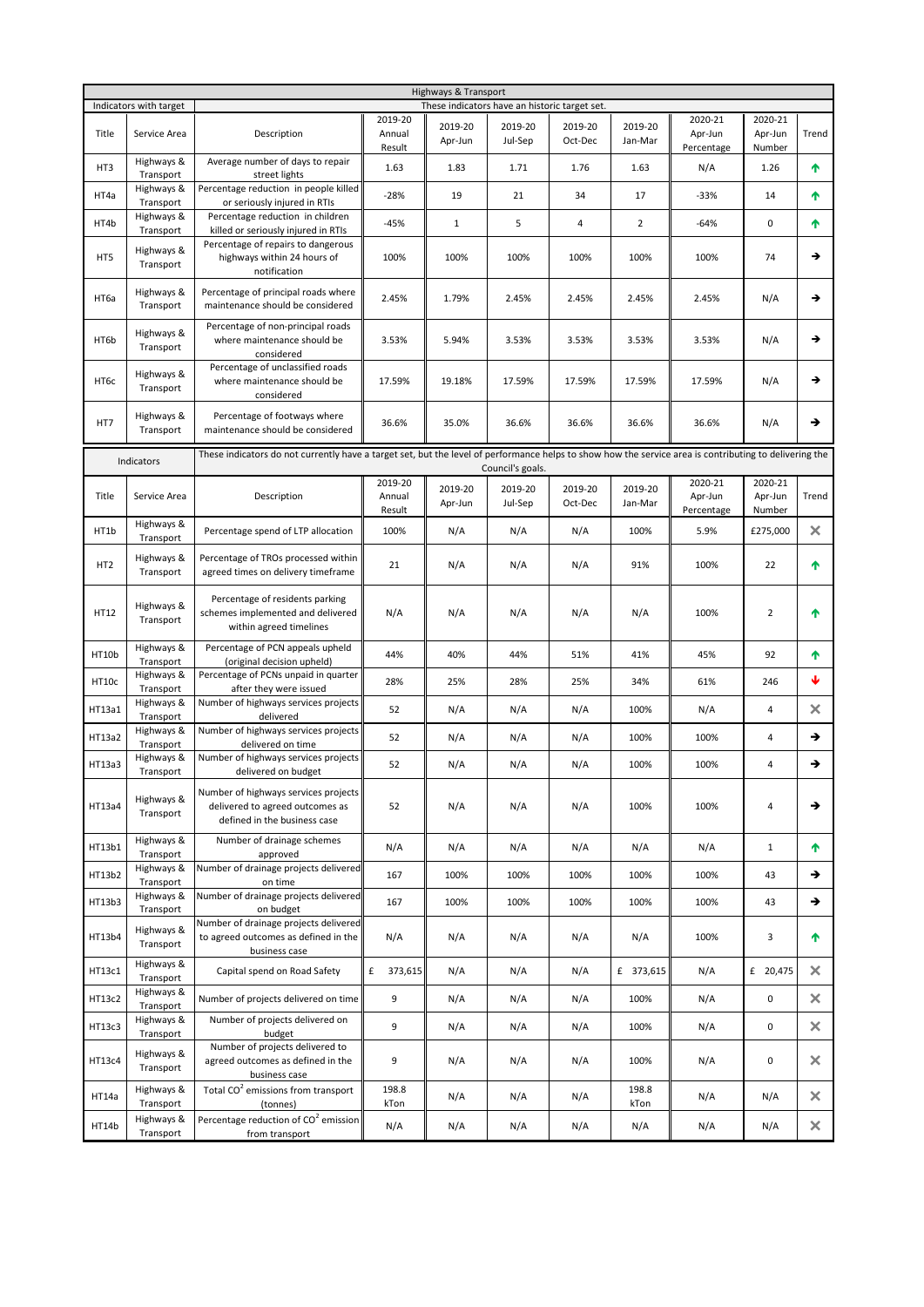|       | Highways & Transport    |                                                                                                                                                     |                             |                                                                                             |                    |                    |                    |                                  |                              |                       |  |  |
|-------|-------------------------|-----------------------------------------------------------------------------------------------------------------------------------------------------|-----------------------------|---------------------------------------------------------------------------------------------|--------------------|--------------------|--------------------|----------------------------------|------------------------------|-----------------------|--|--|
|       | Volumetrics             | Volumetrics do not have a target and are not in themselves a direct measure of performance or entirely within the control of ENGIE. Volumetrics are |                             | included to show functions carried out that previously did not report performance measures. |                    |                    |                    |                                  |                              |                       |  |  |
| Title | Service Area            | Description                                                                                                                                         | 2019-20<br>Annual<br>Result | 2019-20<br>Apr-Jun                                                                          | 2019-20<br>Jul-Sep | 2019-20<br>Oct-Dec | 2019-20<br>Jan-Mar | 2020-21<br>Apr-Jun<br>Percentage | 2020-21<br>Apr-Jun<br>Number | Trend                 |  |  |
| HT1a  | Highways &<br>Transport | Number of LTP schemes delivered                                                                                                                     | 52                          | N/A                                                                                         | N/A                | N/A                | 52                 | N/A                              | 4                            | $\times$              |  |  |
| HT8   | Highways &<br>Transport | Number of inspection surveys due                                                                                                                    | 18891                       | 4867                                                                                        | 4736               | 4791               | 4497               | 100%                             | 4990                         | 不                     |  |  |
| HT8a1 | Highways &<br>Transport | Number of work orders created from<br>safety inspections (principal, non-<br>principal and unclassified roads)                                      | N/A                         | N/A                                                                                         | N/A                | N/A                | N/A                | N/A                              | 212                          | $\mathsf{\times}$     |  |  |
| HT8a2 | Highways &<br>Transport | Number of work orders created from<br>safety inspections (footways)                                                                                 | N/A                         | N/A                                                                                         | N/A                | N/A                | N/A                | N/A                              | 557                          | $\boldsymbol{\times}$ |  |  |
| HT8b1 | Highways &<br>Transport | Percentage of maintenance carried<br>out as identified from surveys<br>(principal, non-principal and<br>unclassified roads)                         | N/A                         | N/A                                                                                         | N/A                | N/A                | N/A                | 100%                             | N/A                          | $\times$              |  |  |
| HT8b2 | Highways &<br>Transport | Percentage of maintenance carried<br>out as identified from surveys<br>(footway)                                                                    | N/A                         | N/A                                                                                         | N/A                | N/A                | N/A                | 100%                             | N/A                          | $\boldsymbol{\times}$ |  |  |
| HT9a  | Highways &<br>Transport | Number of passenger trips on Phone<br>N Ride bus service                                                                                            | N/A                         | 6962                                                                                        | 5954               | 6285               | 5013               | N/A                              | 389                          | Φ                     |  |  |
| HT9b  | Highways &<br>Transport | Number of passenger trips on<br>mainstream bus service                                                                                              | N/A                         | 1852638                                                                                     | 1909797            | 1784611            | 1544958            | N/A                              | 360230                       | ₩                     |  |  |
| HT9c  | Highways &<br>Transport | Bus service satisfaction for Phone N<br>Ride                                                                                                        | 92%                         | N/A                                                                                         | N/A                | N/A                | 92%                | N/A                              | N/A                          | $\times$              |  |  |
| HT9d  | Highways &<br>Transport | Bus service satisfaction for Stagecoach                                                                                                             | 90%                         | N/A                                                                                         | N/A                | N/A                | 90%                | N/A                              | N/A                          | $\times$              |  |  |
| HT10a | Highways &<br>Transport | Number of Penalty Charge Notices<br>issued                                                                                                          | N/A                         | 2329                                                                                        | 2163               | 2357               | 1980               | N/A                              | 661                          | Φ                     |  |  |
| HT11a | Highways &<br>Transport | Percentage of highways and transport<br>fees considered to improve cost<br>recovery for the Council                                                 | 0                           | N/A                                                                                         | N/A                | N/A                | 0                  | N/A                              | 0                            | →                     |  |  |
| HT11b | Highways &<br>Transport | Completion review of fees for<br>highways and transport to improve<br>cost recovery for the Council                                                 | $\mathbf 0$                 | N/A                                                                                         | N/A                | N/A                | 0                  | N/A                              | 0                            | →                     |  |  |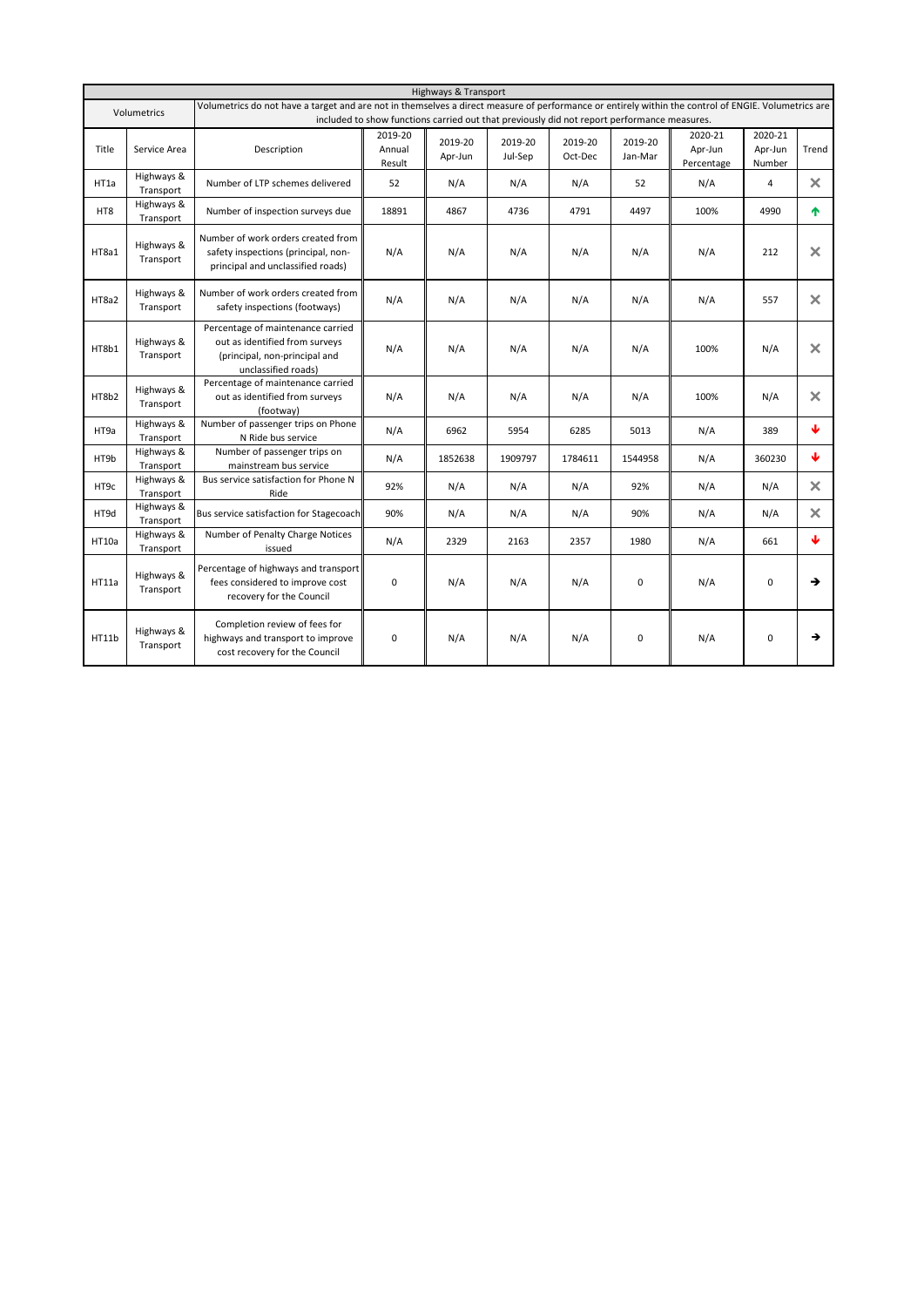|                   |                        |                                                                                                                                                                            |                             | Housing                                                                                     |                    |                    |                    |                                  |                              |          |  |  |
|-------------------|------------------------|----------------------------------------------------------------------------------------------------------------------------------------------------------------------------|-----------------------------|---------------------------------------------------------------------------------------------|--------------------|--------------------|--------------------|----------------------------------|------------------------------|----------|--|--|
|                   | Indicators with target |                                                                                                                                                                            |                             | These indicators have an historic target set.                                               |                    |                    |                    |                                  |                              |          |  |  |
| Title             | Service Area           | Description                                                                                                                                                                | 2019-20<br>Annual<br>Result | 2019-20<br>Apr-Jun                                                                          | 2019-20<br>Jul-Sep | 2019-20<br>Oct-Dec | 2019-20<br>Jan-Mar | 2020-21<br>Apr-Jun<br>Percentage | 2020-21<br>Apr-Jun<br>Number | Trend    |  |  |
| Dev 1             | Housing                | Number of empty properties returned<br>to use with ENGIE intervention                                                                                                      | 40                          | 9                                                                                           | $\overline{7}$     | 9                  | 15                 | N/A                              | 15                           | →        |  |  |
|                   | Indicators             | These indicators do not currently have a target set, but the level of performance helps to show how the service area is contributing to delivering the<br>Council's goals. |                             |                                                                                             |                    |                    |                    |                                  |                              |          |  |  |
| Title             | Service Area           | Description                                                                                                                                                                | 2019-20<br>Annual<br>Result | 2019-20<br>Apr-Jun                                                                          | 2019-20<br>Jul-Sep | 2019-20<br>Oct-Dec | 2019-20<br>Jan-Mar | 2020-21<br>Apr-Jun<br>Percentage | 2020-21<br>Apr-Jun<br>Number | Trend    |  |  |
| Ops 21b           | Housing                | Percentage of referrals which are<br>waiting to commence contractors<br>work                                                                                               | 29%                         | 90%                                                                                         | 73%                | 19%                | 29%                | 16%                              | 71                           | ↓        |  |  |
| Ops 22            | Housing                | Total number of DFG referrals<br>completed                                                                                                                                 | N/A                         | 48                                                                                          | 60                 | 73                 | 77                 | N/A                              | $\overline{2}$               | J.       |  |  |
| Ops 23            | Housing                | Shortest time from panel referral to<br>practical completion                                                                                                               | N/A                         | 20                                                                                          | 20                 | 20                 | 20                 | N/A                              | 35                           | ↓        |  |  |
| Ops 24            | Housing                | Longest time from panel referral to<br>practical completion                                                                                                                | N/A                         | 362                                                                                         | 362                | 362                | 316                | N/A                              | 44                           | 个        |  |  |
| Ops 25            | Housing                | Mean time from panel referral to<br>practical completion                                                                                                                   | N/A                         | 189                                                                                         | 178                | 163                | 154                | N/A                              | 40                           | ♠        |  |  |
|                   | Volumetrics            | Volumetrics do not have a target and are not in themselves a direct measure of performance or entirely within the control of ENGIE. Volumetrics are                        |                             | included to show functions carried out that previously did not report performance measures. |                    |                    |                    |                                  |                              |          |  |  |
| Title             | Service Area           | Description                                                                                                                                                                | 2019-20<br>Annual<br>Result | 2019-20<br>Apr-Jun                                                                          | 2019-20<br>Jul-Sep | 2019-20<br>Oct-Dec | 2019-20<br>Jan-Mar | 2020-21<br>Apr-Jun<br>Percentage | 2020-21<br>Apr-Jun<br>Number | Trend    |  |  |
| Dev <sub>2a</sub> | Housing                | Number of new homes via<br>council/Engie intervention or<br>enablement                                                                                                     | 209<br>(Part Year)          | N/A                                                                                         | N/A                | 186                | 23                 | N/A                              | 19                           | J        |  |  |
| Dev 3             | Housing                | Total CO <sup>2</sup> emissions across households<br>in NELC (tonnes)                                                                                                      | 289.1<br>kTon               | N/A                                                                                         | N/A                | N/A                | 289.1<br>kTon      | N/A                              | N/A                          | $\times$ |  |  |
| Dev 4             | Housing                | Number of energy efficiency measures<br>implemented                                                                                                                        | 30<br>(Part Year)           | N/A                                                                                         | N/A                | 10                 | 20                 | N/A                              | $\overline{7}$               | Ψ        |  |  |
| Dev 5             | Housing                | Number of affordable warmth scheme<br>applications processed                                                                                                               | 544<br>(Part Year)          | N/A                                                                                         | 45                 | 141                | 358                | N/A                              | 40                           | $\times$ |  |  |
| Ops 21a           | Housing                | Total number of client referrals<br>accepted at panel for DFGs                                                                                                             | 307                         | 73                                                                                          | 52                 | 90                 | 92                 | N/A                              | 71                           | Φ        |  |  |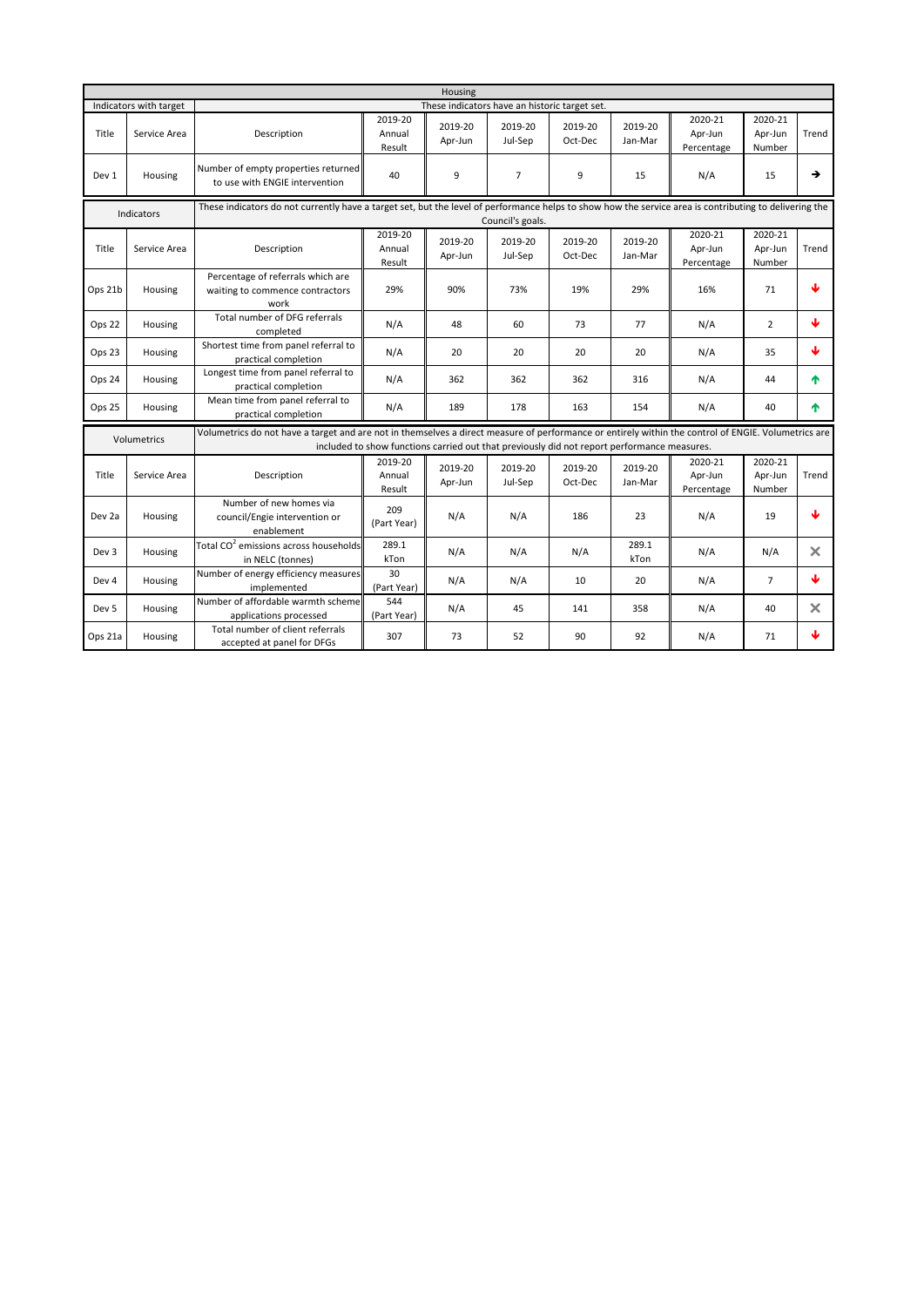|         |                            |                                                                                                                                                     |                                                                                                                                                                            | Development                                   |                    |                    |                    |                                  |                              |       |  |  |  |
|---------|----------------------------|-----------------------------------------------------------------------------------------------------------------------------------------------------|----------------------------------------------------------------------------------------------------------------------------------------------------------------------------|-----------------------------------------------|--------------------|--------------------|--------------------|----------------------------------|------------------------------|-------|--|--|--|
|         | Indicators with target     |                                                                                                                                                     |                                                                                                                                                                            | These indicators have an historic target set. |                    |                    |                    |                                  |                              |       |  |  |  |
| Title   | Service Area               | Description                                                                                                                                         | 2019-20<br>Annual<br>Result                                                                                                                                                | 2019-20<br>Apr-Jun                            | 2019-20<br>Jul-Sep | 2019-20<br>Oct-Dec | 2019-20<br>Jan-Mar | 2020-21<br>Apr-Jun<br>Percentage | 2020-21<br>Apr-Jun<br>Number | Trend |  |  |  |
| Dev 8b  | Planning                   | Number of planning applications<br>determined within nationally defined<br>timescales                                                               | 99%                                                                                                                                                                        | 97%                                           | 99%                | 100%               | 99%                | 100%                             | 126                          | ተ     |  |  |  |
| Dev 9b  | Planning                   | Number of appeal decisions                                                                                                                          | 75%                                                                                                                                                                        | 3                                             | 4                  | 3                  | $\overline{2}$     | N/A                              | 0                            | ተ     |  |  |  |
|         | Indicators                 |                                                                                                                                                     | These indicators do not currently have a target set, but the level of performance helps to show how the service area is contributing to delivering the<br>Council's goals. |                                               |                    |                    |                    |                                  |                              |       |  |  |  |
| Title   | Service Area               | Description                                                                                                                                         | 2019-20<br>Annual<br>Result                                                                                                                                                | 2019-20<br>Apr-Jun                            | 2019-20<br>Jul-Sep | 2019-20<br>Oct-Dec | 2019-20<br>Jan-Mar | 2020-21<br>Apr-Jun<br>Percentage | 2020-21<br>Apr-Jun<br>Number | Trend |  |  |  |
| Dev 8a  | Planning                   | Number of planning applications<br>approved                                                                                                         | 97%                                                                                                                                                                        | 97%                                           | 97%                | 99%                | 96%                | 97%                              | 122                          | ↑     |  |  |  |
| Dev 9a  | Planning                   | Percentage of planning applications<br>decided under delegated powers,<br>compared to national average                                              | 90%                                                                                                                                                                        | 89%                                           | 90%                | 90%                | 91%                | 92%                              | 116                          | ሳ     |  |  |  |
| Dev 10a | Planning                   | Percentage of planning and highway<br>enforcement cases closed resulting in<br>a positive outcome                                                   | 36%                                                                                                                                                                        | 35%                                           | 28%                | 52%                | 34%                | 23%                              | 19                           | J     |  |  |  |
| Dev 10b | Planning                   | Percentage of enforcement cases<br>processed within agreed timelines and<br>delivered in accordance with policy                                     | 91%                                                                                                                                                                        | 87%                                           | 89%                | 93%                | 97%                | 74%                              | 141                          | J     |  |  |  |
| Dev 11  | <b>Building</b><br>Control | Percentage of Building Control<br>applications processed within agreed<br>timelines                                                                 | 89%                                                                                                                                                                        | 86%                                           | 83%                | 92%                | 100%               | 96%                              | 44                           | ↓     |  |  |  |
| Dev 12  | <b>Building</b><br>Control | Percentage market share Local<br>Authority Building Control compared<br>to Approved Inspectors                                                      | 80.3%<br>(Part Year)                                                                                                                                                       | N/A                                           | N/A                | 78.6%              | 81.9%              | 80%                              | N/A                          | ↓     |  |  |  |
| Dev 16a | <b>Building</b><br>Control | Percentage customer satisfaction rate<br>on planning process                                                                                        | N/A                                                                                                                                                                        | N/A                                           | N/A                | N/A                | N/A                | 85%                              | 11                           | ×     |  |  |  |
| Dev 16b | <b>Building</b><br>Control | Percentage customer satisfaction rate<br>on building control processes                                                                              | 86%<br>(Part Year)                                                                                                                                                         | N/A                                           | N/A                | N/A                | 86%                | 95%                              | 18                           | ♠     |  |  |  |
|         | Volumetrics                | Volumetrics do not have a target and are not in themselves a direct measure of performance or entirely within the control of ENGIE. Volumetrics are | included to show functions carried out that previously did not report performance measures.                                                                                |                                               |                    |                    |                    |                                  |                              |       |  |  |  |
| Title   | Service Area               | Description                                                                                                                                         | 2019-20<br>Annual<br>Result                                                                                                                                                | 2019-20<br>Apr-Jun                            | 2019-20<br>Jul-Sep | 2019-20<br>Oct-Dec | 2019-20<br>Jan-Mar | 2020-21<br>Apr-Jun<br>Percentage | 2020-21<br>Apr-Jun<br>Number | Trend |  |  |  |
| Dev 7   | Planning                   | Local Plan review will be commenced<br>in accordance with Government<br>timescales                                                                  | YES                                                                                                                                                                        | YES                                           | YES                | <b>YES</b>         | YES                | N/A                              | YES                          | →     |  |  |  |
| Dev 14a | <b>Building</b><br>Control | Number of dangerous structure call<br>outs responded to within 1 hr (out of<br>hours)                                                               | 100%<br>(Part Year)                                                                                                                                                        | N/A                                           | 100%               | 100%               | 100%               | 100%                             | 5                            | →     |  |  |  |
| Dev 14b | <b>Building</b><br>Control | Number of dangerous structure call<br>outs responded to within 4 hours<br>(during working hours)                                                    | 100%<br>(Part Year)                                                                                                                                                        | N/A                                           | 100%               | 100%               | 100%               | 100%                             | $\overline{2}$               | →     |  |  |  |
| Dev 14c | <b>Building</b><br>Control | Number of dangerous structure call<br>outs responded to within 24 hrs (non<br>urgent)                                                               | 91%<br>(Part Year)                                                                                                                                                         | N/A                                           | 100%               | 92%                | 90%                | 100%                             | 16                           | ↑     |  |  |  |
| Dev 15  | Building<br>Control        | Number of demolition applications<br>responded to within statutory<br>timescales                                                                    | 100%<br>(Part Year)                                                                                                                                                        | N/A                                           | 100%               | 100%               | 100%               | 100%                             | 3                            | →     |  |  |  |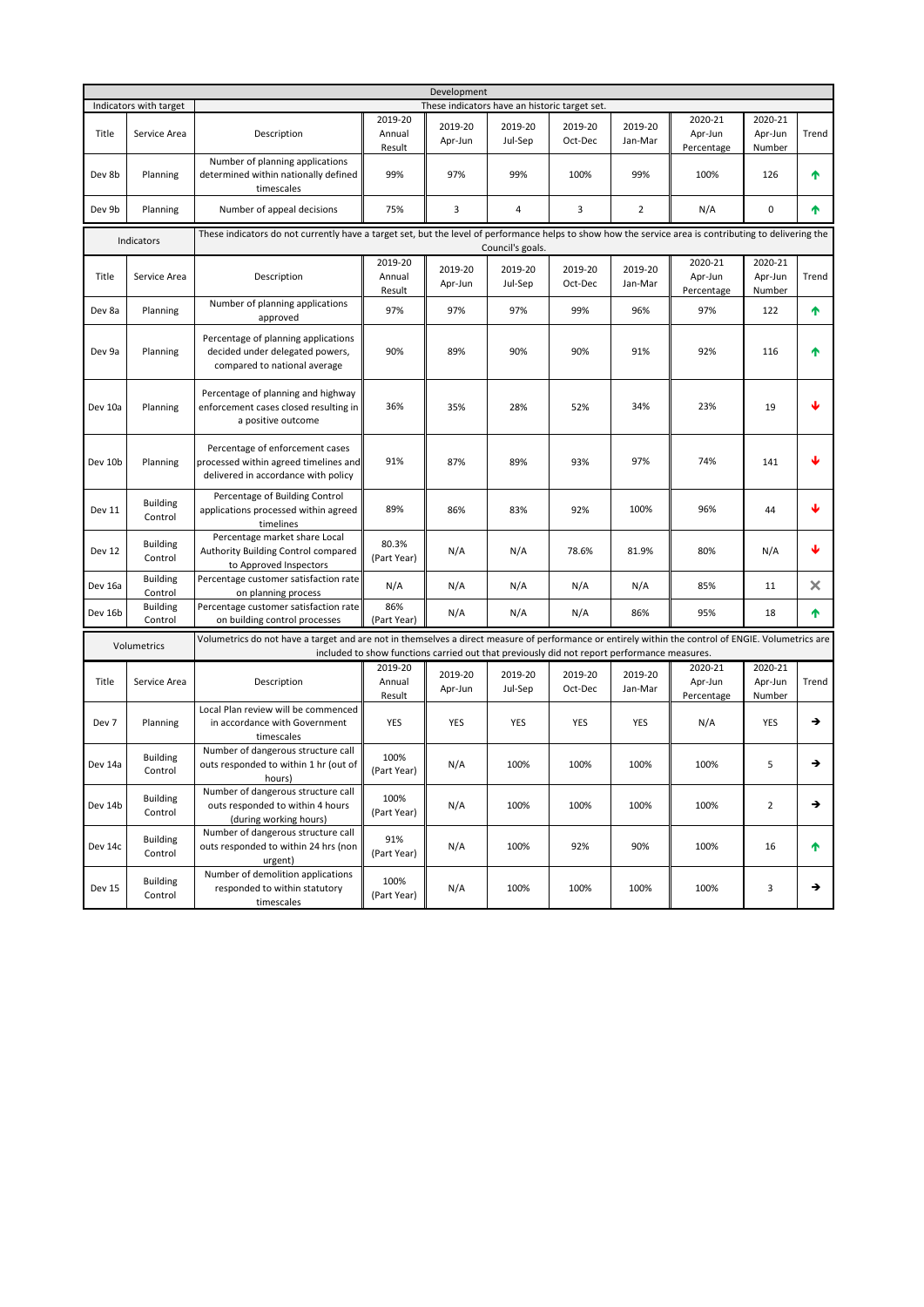|                    |                       |                                                                                                 |                                                                                                                                                        | <b>Project Management Office</b> |                    |                    |                    |                                  |                              |       |  |
|--------------------|-----------------------|-------------------------------------------------------------------------------------------------|--------------------------------------------------------------------------------------------------------------------------------------------------------|----------------------------------|--------------------|--------------------|--------------------|----------------------------------|------------------------------|-------|--|
|                    | Indicators            |                                                                                                 | These indicators do not currently have a target set, but the level of performance helps to show how the service area is contributing to delivering the |                                  |                    |                    |                    |                                  |                              |       |  |
|                    |                       | Council's goals.                                                                                |                                                                                                                                                        |                                  |                    |                    |                    |                                  |                              |       |  |
| Title              | Service Area          | Description                                                                                     | 2019-20<br>Annual<br>Result                                                                                                                            | 2019-20<br>Apr-Jun               | 2019-20<br>Jul-Sep | 2019-20<br>Oct-Dec | 2019-20<br>Jan-Mar | 2020-21<br>Apr-Jun<br>Percentage | 2020-21<br>Apr-Jun<br>Number | Trend |  |
| PMO <sub>1a</sub>  | Project<br>Management | Number of projects currently on time<br>(Capital Programme)                                     | 11                                                                                                                                                     | N/A                              | N/A                | 68%                | 50%                | 50%                              | 11                           | →     |  |
| PMO <sub>1</sub> b | Project<br>Management | Number of projects currently on time<br>(ENGIE Performance)                                     | 22                                                                                                                                                     | N/A                              | N/A                | 100%               | 100%               | 100%                             | 22                           | →     |  |
| PMO1c              | Project<br>Management | Number of projects currently on<br>budget                                                       | 22                                                                                                                                                     | N/A                              | N/A                | 100%               | 100%               | 100%                             | 22                           | →     |  |
| PMO1d              | Project<br>Management | Number of projects delivered to<br>agreed outcomes as defined in the<br>business case (quality) | N/A                                                                                                                                                    | N/A                              | N/A                | N/A                | N/A                | N/A                              | N/A                          | ×     |  |
|                    |                       |                                                                                                 |                                                                                                                                                        | <b>Property &amp; Accects</b>    |                    |                    |                    |                                  |                              |       |  |

|         |                        |                                                                                                                                                                            |                             | Property & Assests                                                                          |                    |                    |                    |                                  |                              |       |  |  |
|---------|------------------------|----------------------------------------------------------------------------------------------------------------------------------------------------------------------------|-----------------------------|---------------------------------------------------------------------------------------------|--------------------|--------------------|--------------------|----------------------------------|------------------------------|-------|--|--|
|         | Indicators with target |                                                                                                                                                                            |                             | These indicators have an historic target set.                                               |                    |                    |                    |                                  |                              |       |  |  |
| Title   | Service Area           | Description                                                                                                                                                                | 2019-20<br>Annual<br>Result | 2019-20<br>Apr-Jun                                                                          | 2019-20<br>Jul-Sep | 2019-20<br>Oct-Dec | 2019-20<br>Jan-Mar | 2020-21<br>Apr-Jun<br>Percentage | 2020-21<br>Apr-Jun<br>Number | Trend |  |  |
| Ops 12  | Property               | Percentage of Business Centre Units<br>occupied                                                                                                                            | 81%                         | 83%                                                                                         | 81%                | 81%                | 80%                | 78%                              | 202                          | Φ     |  |  |
| Ops 13  | Property               | Percentage of Market stalls occupied                                                                                                                                       | 71%                         | 75%                                                                                         | 75%                | 69%                | 67%                | 65%                              | 55                           | ↓     |  |  |
|         | Indicators             | These indicators do not currently have a target set, but the level of performance helps to show how the service area is contributing to delivering the<br>Council's goals. |                             |                                                                                             |                    |                    |                    |                                  |                              |       |  |  |
| Title   | Service Area           | Description                                                                                                                                                                | 2019-20<br>Annual<br>Result | 2019-20<br>Apr-Jun                                                                          | 2019-20<br>Jul-Sep | 2019-20<br>Oct-Dec | 2019-20<br>Jan-Mar | 2020-21<br>Apr-Jun<br>Percentage | 2020-21<br>Apr-Jun<br>Number | Trend |  |  |
| Ops 10  | Property &<br>Assets   | Percentage of commercial properties<br>currently leased                                                                                                                    | 96%                         | 96%                                                                                         | 96%                | 96%                | 96%                | 99%                              | 244                          | 不     |  |  |
| Ops 11  | Property &<br>Assets   | Percentage of Asset Valuations<br>requested completed within financial<br>vear                                                                                             | 100%                        | N/A                                                                                         | N/A                | N/A                | 100%               | N/A                              | N/A                          | ×     |  |  |
| Ops 16  | Property &<br>Assets   | Percentage of lease renewal and rent<br>renewals which are considered and<br>achieved in the financial year                                                                | 100%                        | N/A                                                                                         | N/A                | N/A                | 100%               | 0%                               | 0                            | J     |  |  |
| Ops 17a | Property &<br>Assets   | Percentage of commercial sites<br>communicated with on an annual<br>frequency                                                                                              | 100%                        | 100%                                                                                        | 100%               | 100%               | 100%               | 100%                             | 219                          | →     |  |  |
| Ops 17b | Property &<br>Assets   | Percentage of tenant satisfaction from<br>site visits                                                                                                                      | 100%                        | N/A                                                                                         | 100%               | N/A                | N/A                | N/A                              | N/A                          | ×     |  |  |
| Ops 18a | Property &<br>Assets   | Percentage of quinquennial condition<br>surveys completed                                                                                                                  | 100%                        | 100%                                                                                        | 100%               | 100%               | 100%               | 100%                             | 6                            | →     |  |  |
| Ops 19a | Property &<br>Assets   | Percentage of Capital Backlog<br>Maintenance projects delivered on<br>time                                                                                                 | 78%                         | 100%                                                                                        | 100%               | 100%               | 56%                | 100%                             | $\overline{2}$               | 个     |  |  |
| Ops 19b | Property &<br>Assets   | Percentage of Capital Backlog<br>Maintenance projects delivered on<br>budget                                                                                               | 100%                        | 100%                                                                                        | 100%               | 100%               | 100%               | 100%                             | $\overline{2}$               | →     |  |  |
| Ops 20a | Property &<br>Assets   | Total CO <sup>2</sup> e emissions across Council<br>Assets (tonnes)                                                                                                        | 2.77<br>kTon                | N/A                                                                                         | N/A                | N/A                | 2.77<br>kTon       | N/A                              | N/A                          | ×     |  |  |
| Ops 20b | Property &<br>Assets   | <b>Energy consumption across Council</b><br>Assets (KWh)                                                                                                                   | 12.527<br>kWh               | N/A                                                                                         | N/A                | N/A                | 12.527<br>kWh      | N/A                              | N/A                          | ×     |  |  |
| Ops 20c | Property &<br>Assets   | Cost of energy across Council Assets<br>(f)                                                                                                                                | £1.706m                     | N/A                                                                                         | N/A                | N/A                | £1.706m            | N/A                              | N/A                          | ×     |  |  |
|         | Volumetrics            | Volumetrics do not have a target and are not in themselves a direct measure of performance or entirely within the control of ENGIE. Volumetrics are                        |                             | included to show functions carried out that previously did not report performance measures. |                    |                    |                    |                                  |                              |       |  |  |
| Title   | Service Area           | Description                                                                                                                                                                | 2019-20<br>Annual<br>Result | 2019-20<br>Apr-Jun                                                                          | 2019-20<br>Jul-Sep | 2019-20<br>Oct-Dec | 2019-20<br>Jan-Mar | 2020-21<br>Apr-Jun<br>Percentage | 2020-21<br>Apr-Jun<br>Number | Trend |  |  |
| Ops 14  | Property &<br>Assets   | Number of businesses accommodated<br>at BCs/Markets                                                                                                                        | 227                         | 238                                                                                         | 229                | 224                | 219                | N/A                              | 219                          | →     |  |  |
| Ops 15  | Property &<br>Assets   | Cost of the service minus the income<br>achieved to improve cost recovery.<br>(Year-end profile)                                                                           | £2.47m                      | £2.80m                                                                                      | £2.73m             | £2.64m             | £2.47m             | N/A                              | £2.73m                       | ♠     |  |  |
| Ops 18b | Property &<br>Assets   | Percentage of EPCs issued where<br>requested                                                                                                                               | 100%                        | 100%                                                                                        | 100%               | 100%               | 100%               | 100%                             | 4                            | →     |  |  |